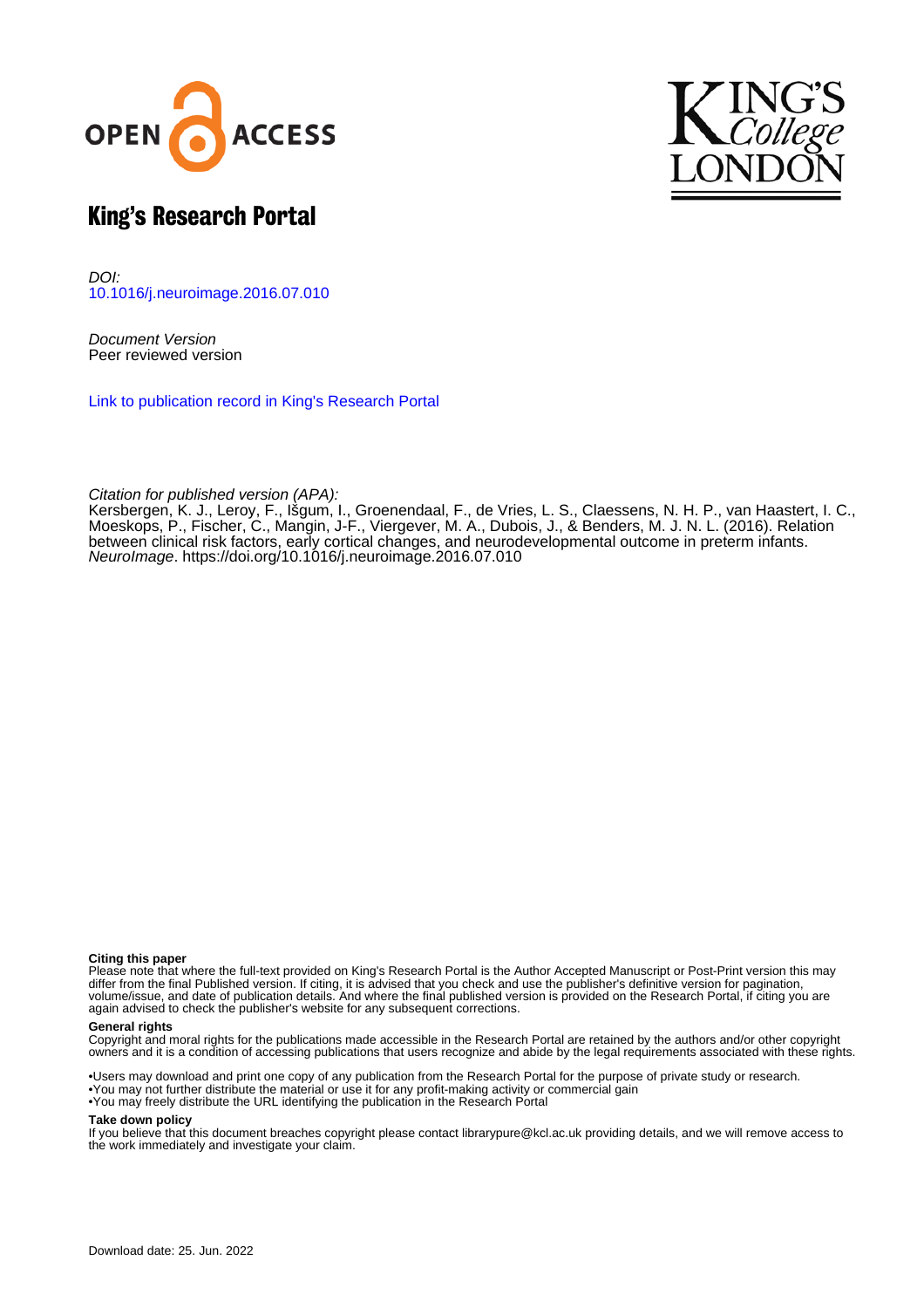#### -- -

Relation between clinical risk factors, early cortical changes, and neurodevelopmental outcome in preterm infants

Karina J. Kersbergen, François Leroy, Ivana Išgum, Floris Groenendaal, Linda S. de Vries, Nathalie H.P. Claessens, Ingrid C. van Haastert, Pim Moeskops, Clara Fischer, Jean-François Mangin, Max A. Viergever, Jessica Dubois, Manon J.N.L. Benders



| PII:           | S1053-8119(16)30317-2                 |
|----------------|---------------------------------------|
| DOI:           | doi: 10.1016/j.neuroimage.2016.07.010 |
| Reference:     | <b>YNIMG 13306</b>                    |
| To appear in:  | NeuroImage                            |
| Received date: | 15 February 2016                      |
| Accepted date: | 5 July 2016                           |

Please cite this article as: Kersbergen, Karina J., Leroy, François, Išgum, Ivana, Groenendaal, Floris, de Vries, Linda S., Claessens, Nathalie H.P., van Haastert, Ingrid C., Moeskops, Pim, Fischer, Clara, Mangin, Jean-François, Viergever, Max A., Dubois, Jessica, Benders, Manon J.N.L., Relation between clinical risk factors, early cortical changes, and neurodevelopmental outcome in preterm infants, *NeuroImage* (2016), doi: [10.1016/j.neuroimage.2016.07.010](http://dx.doi.org/10.1016/j.neuroimage.2016.07.010)

This is a PDF file of an unedited manuscript that has been accepted for publication. As a service to our customers we are providing this early version of the manuscript. The manuscript will undergo copyediting, typesetting, and review of the resulting proof before it is published in its final form. Please note that during the production process errors may be discovered which could affect the content, and all legal disclaimers that apply to the journal pertain.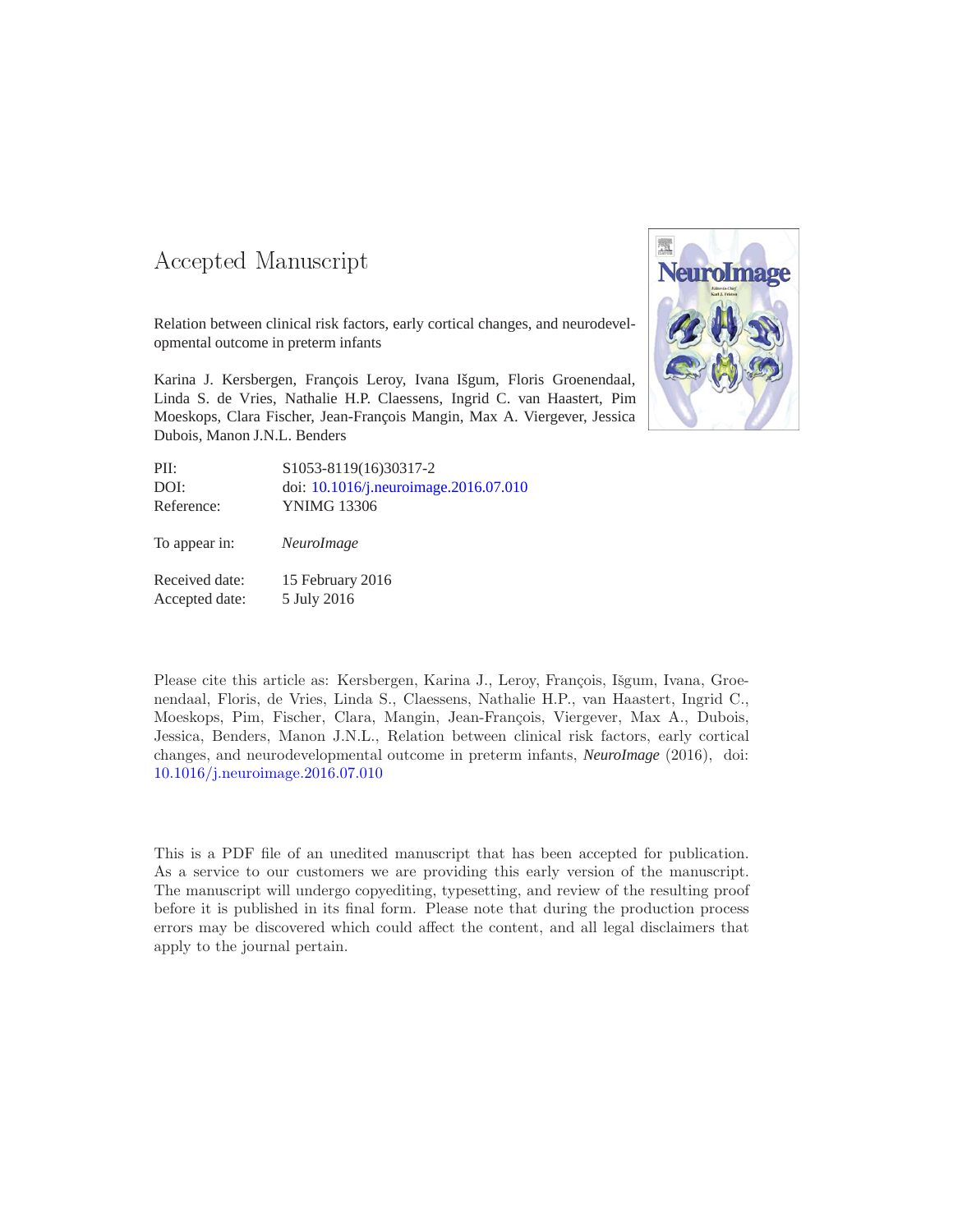### **Relation between clinical risk factors, early cortical changes, and neurodevelopmental outcome in preterm infants**

rsbergen<sup>a</sup>, François Leroy<sup>b</sup>, Ivana Išgum<sup>e</sup>, Floris Groenendaal<sup>a</sup>, Li<br>alie H.P. Claessens<sup>a</sup>, Ingrid C. van Haastert<sup>a</sup>, Pim Moeskops<sup>c</sup>, Cla<br>is Mangin<sup>d</sup>, Max A. Viergever<sup>e</sup>, Iessica Dubois<sup>b</sup>, Manon J.N.L. Be<br>*t of* Karina J. Kersbergen<sup>a</sup>, François Leroy<sup>b</sup>, Ivana Išgum<sup>c</sup>, Floris Groenendaal<sup>a</sup>, Linda S. de Vries<sup>a</sup>, Nathalie H.P. Claessens<sup>a</sup>, Ingrid C. van Haastert<sup>a</sup>, Pim Moeskops<sup>c</sup>, Clara Fischer<sup>d</sup>, Jean-François Mangin<sup>d</sup>, Max A. Viergever<sup>c</sup>, Jessica Dubois<sup>b</sup>, Manon J.N.L. Benders<sup>a,e</sup>

*<sup>a</sup>Department of Neonatology, Wilhelmina Children's Hospital and Brain Center Rudolf Magnus, University Medical Center Utrecht, Utrecht, The Netherlands.*

*b INSERM, Cognitive Neuroimaging Unit U992; CEA, Neurospin Center, Saclay, France;* 

*University Paris Sud, Orsay, France.*

*c Image Sciences Institute, University Medical Center Utrecht, Utrecht, The Netherlands. <sup>d</sup>CEA, UNATI, NeuroSpin, Saclay, France.*

*<sup>e</sup>Centre for the Developing Brain, Division of Imaging Sciences and Biomedical Engineering, King's College London, London, United Kingdom.*

*Corresponding author:* M.J.N.L. Benders, MD PhD University Medical Center Utrecht Department of Neonatology; KE 04.123.1 P.O. box 85090 3508 AB Utrecht The Netherlands Tel: 0031- (0)88 755 54545 *Email:* m.benders@umcutrecht.nl

*Running title:* Early cortical folding in preterm infants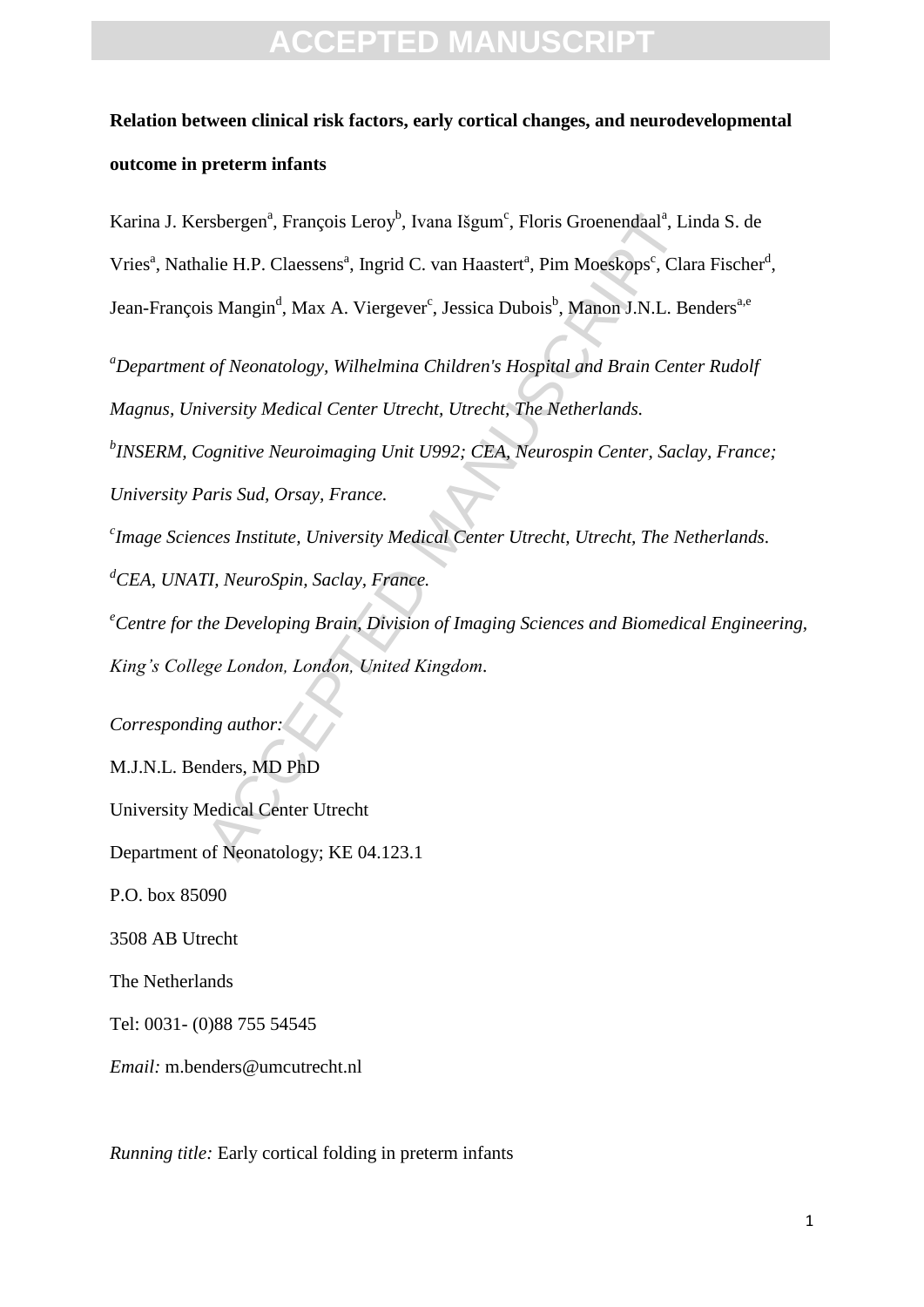#### **Abstract**

y preterm birth. The aim of this study was to evaluate the develop<br>tures between early age (around 30 weeks postmenstrual age) and<br>ge (TEA, around 40 weeks postmenstrual age) in 71 extremely pre<br>iate this to clinical chara Cortical folding mainly takes place in the third trimester of pregnancy and may therefore be influenced by preterm birth. The aim of this study was to evaluate the development of specific cortical structures between early age (around 30 weeks postmenstrual age) and termequivalent age (TEA, around 40 weeks postmenstrual age) in 71 extremely preterm infants, and to associate this to clinical characteristics and neurodevelopmental outcome at two years of age. First, analysis showed that the central sulcus (CS), lateral fissure (LF) and insula (INS) were present at early MRI in all infants, whereas the other sulci (post-central sulcus [PCS], superior temporal sulcus [STS], superior [SFS] and inferior [IFS] frontal sulcus) were only seen in part of the infants. Relative growth from early to TEA examination was largest in the SFS. A rightward asymmetry of the surface area was seen in development between both examinations except for the LF, which showed a leftward asymmetry at both time points. Second, lower birth weight z-score, multiple pregnancy and prolonged mechanical ventilation showed negative effects on cortical folding of the CS, LF, INS, STS and PCS, mainly on the first examination, suggesting that sulci developing the earliest were the most affected by clinical factors. Finally, in this cohort, a clear association between cortical folding and neurodevelopmental outcome at two years corrected age was found, particularly for receptive language.

*Keywords: asymmetry, clinical data, cortical folding, neurodevelopmental outcome, preterm infants*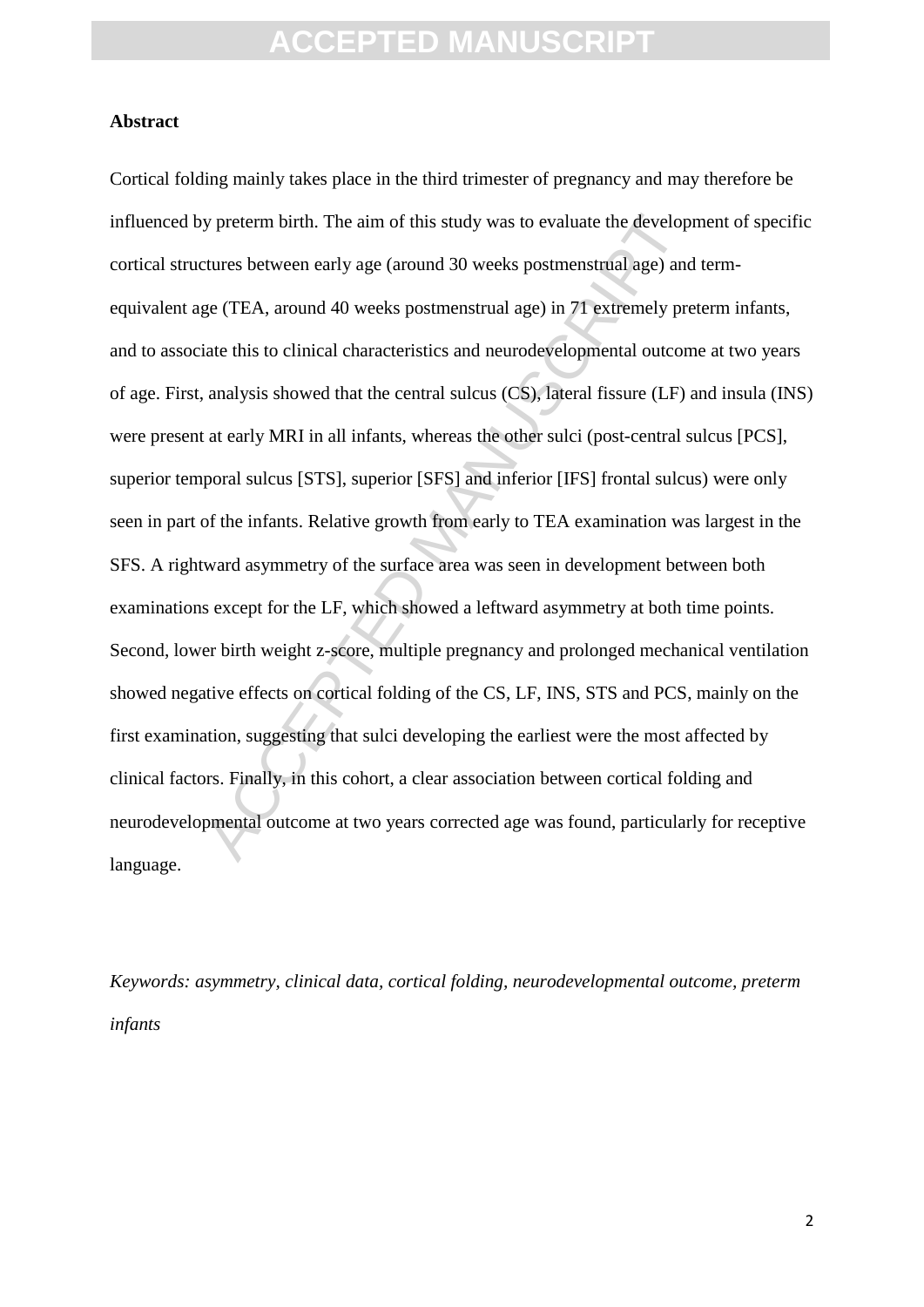#### **Abbreviations**

| <b>BSITD-III</b> | Bayley Scales of Infant and Toddler Development, third edition |  |  |  |
|------------------|----------------------------------------------------------------|--|--|--|
| <b>BWZ</b>       | Birth weight z-score                                           |  |  |  |
| CS               | Central sulcus                                                 |  |  |  |
| cUS              | Cranial ultrasound                                             |  |  |  |
| <b>IFS</b>       | Inferior frontal sulcus                                        |  |  |  |
| <b>INS</b>       | Insula                                                         |  |  |  |
| <b>IVH</b>       | Intraventricular haemorrhage                                   |  |  |  |
| LF               | Lateral fissure                                                |  |  |  |
| <b>MRI</b>       | Magnetic resonance imaging                                     |  |  |  |
| <b>PCS</b>       | Postcentral sulcus                                             |  |  |  |
| <b>PHVD</b>      | Post-haemorrhagic ventricular dilatation                       |  |  |  |
| <b>PMA</b>       | Postmenstrual age                                              |  |  |  |
| <b>SFS</b>       | Superior frontal sulcus                                        |  |  |  |
| <b>STS</b>       | Superior temporal sulcus                                       |  |  |  |
| TE               | Echo time                                                      |  |  |  |
| <b>TEA</b>       | Term equivalent age                                            |  |  |  |
| <b>TR</b>        | Repetition time                                                |  |  |  |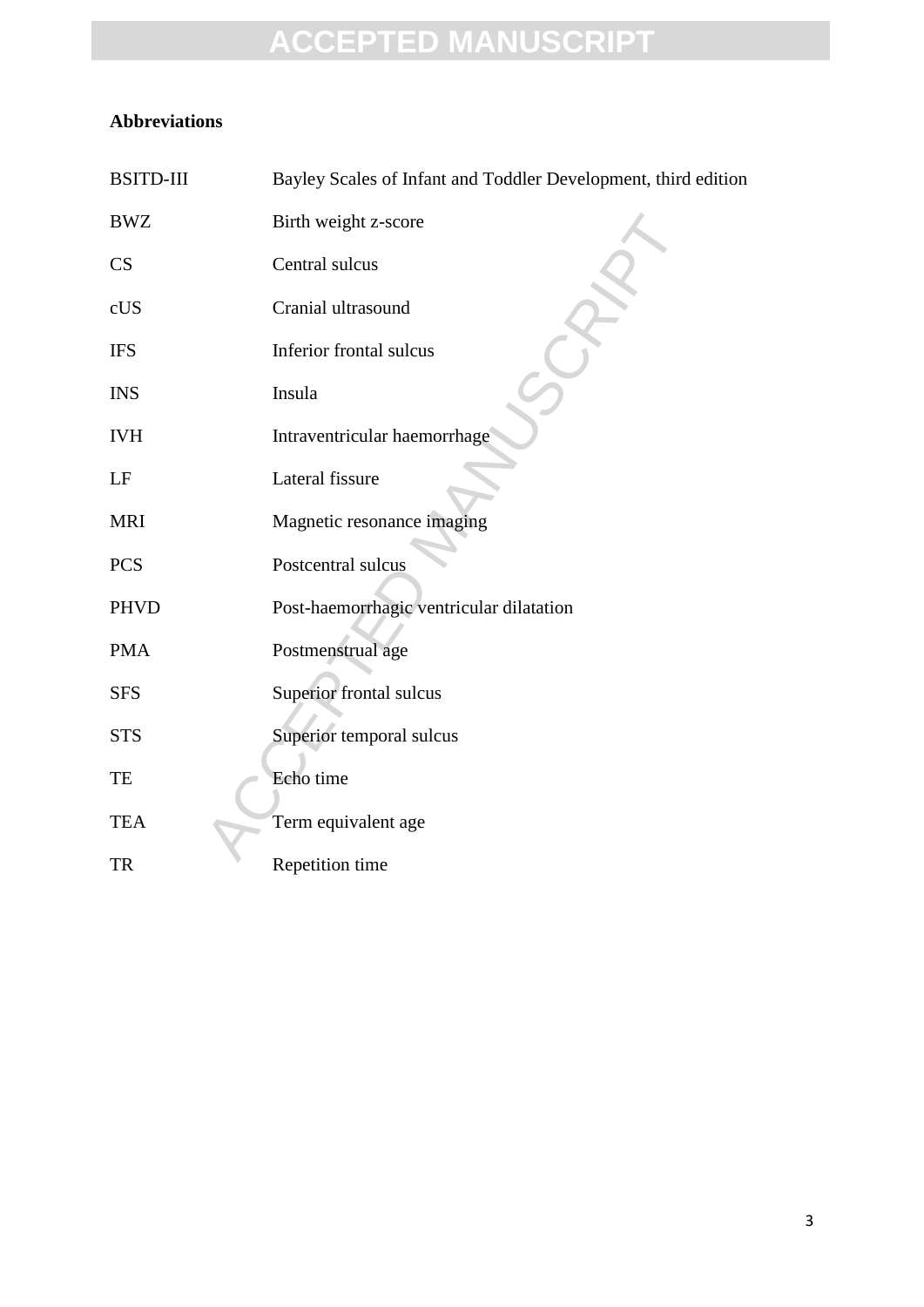#### **1. Introduction**

aly an impressive volumetric growth, but also the majority of cortical<br>takes place during this period of brain development, changing the<br>ely lissencephalic appearance at 24 weeks of gestation to a brain f<br>rain at term age During the third trimester of pregnancy, large morphological changes occur in the human brain. Not only an impressive volumetric growth, but also the majority of cortical gyrification and sulcation takes place during this period of brain development, changing the human brain from its largely lissencephalic appearance at 24 weeks of gestation to a brain folded similarly to an adult brain at term age (Habas *et al.* 2012; Clouchoux *et al.* 2012; Battin *et al.* 1998; Chi *et al.* 1977). Many different mechanisms to explain cortical folding have been proposed, but no clear consensus has been reached so far. Two of the most popular theories are the tensionbased theory, which states that tension along growing axons causes folding (Van Essen, 1997), and the differential growth hypothesis, which states that folding is driven by different growth rates between various regions and layers of the brain (Xu *et al.* 2010; Toro and Burnod 2005). A recent study integrated both theories and proposed a morphogenetic model based on a growing outer surface and a stretch-driven growing inner core (Budday *et al.* 2014). This model showed good prediction of cortical folding between 27 and 32 weeks of gestation. A similar theory has been described looking at cortices of several mammalian species (Tallinen *et al.* 2014).

Over the last decades, magnetic resonance imaging (MRI) has been used to visualize these changes *in vivo*, and to describe the standard order in which sulci develop (Dubois *et al.* 2008b; Garel *et al.* 2001; van der Knaap *et al.* 1996). With foetal MR imaging normal development has been studied, although it still has its methodological challenges mainly related to motion of the infant and maternal womb/rib cage, as well as constraints in acquisition time. Studies using foetal MRI have shown the characteristic pattern of folding, with primary folds actively developing from 25 weeks onwards, and secondary folds starting to delineate after 30 weeks (Clouchoux *et al.* 2012; Garel *et al.* 2001; Habas *et al.* 2012). Studies of preterm infants imaged *ex utero* have also detailed the progression of folding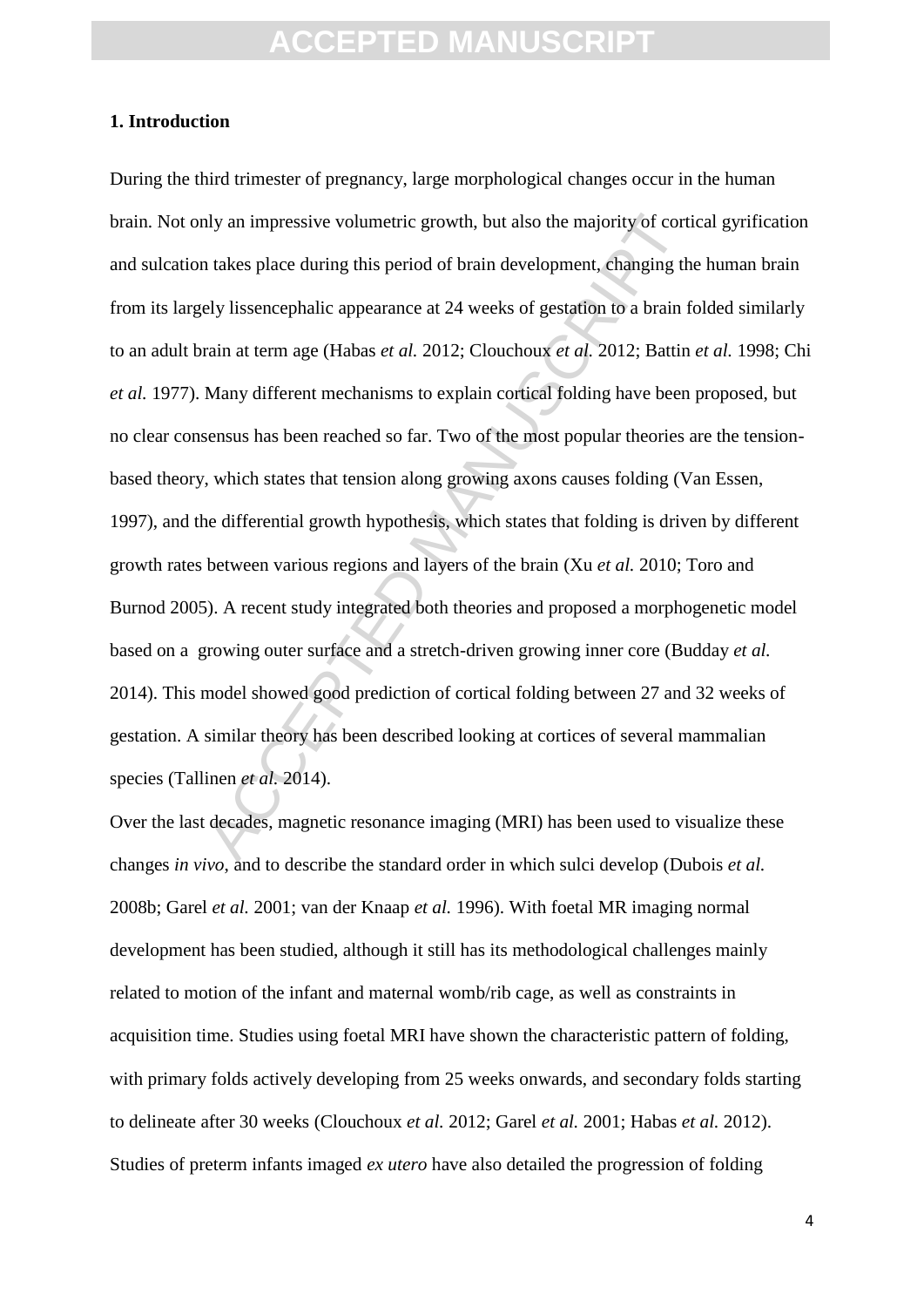Earth of the main minimal of graduate bulk interests and the masket care environment in which they are exposed to a multitude etors. This may lead to disturbances in the normal folding process ritical period for brain dev (Dubois *et al.* 2008b). Some discrepancies between folding patterns measured at birth and those measured in utero at equivalent ages have been described (Lefevre *et al.* 2015). Infants born extremely preterm spend the last trimester of gestation outside the womb, in a neonatal intensive care environment in which they are exposed to a multitude of potentially damaging factors. This may lead to disturbances in the normal folding process taking place during this critical period for brain development (Ajayi-Obe *et al.* 2000; Dubois *et al.* 2008b; Lefevre *et al.* 2015), which may be reflected in impaired neurodevelopmental outcome of especially the cognitive and behavioural domains that are frequently seen in this population (Kapellou *et al.* 2006; Rathbone *et al.* 2011). So far, studies evaluating cortical folding in preterm infants up to term equivalent age (TEA) have been mainly cross-sectional, and longitudinal relationships with neurodevelopmental outcome have remained scarce. Measurements were further applied to the entire brain or to large brain regions involved in several functional networks (Dubois *et al.* 2008b; Kapellou *et al.* 2006; Melbourne *et al.* 2014).

Thus, the aim of this study was to evaluate folding of specific sulci in a longitudinally scanned cohort of extremely preterm infants, and to correlate this with both clinical characteristics and neurodevelopmental outcome at two years of age.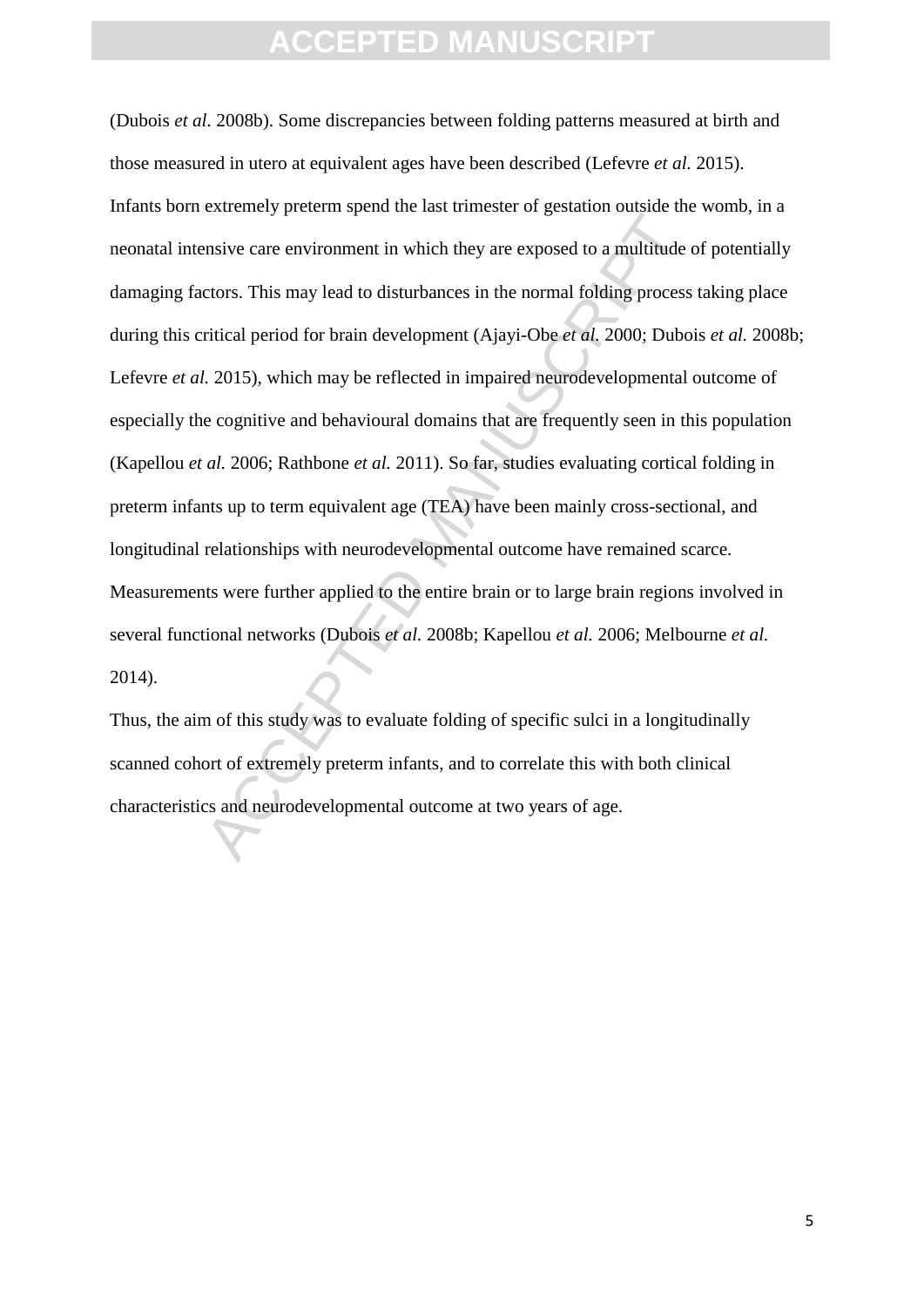#### **2. Materials and methods**

#### *2.1 Clinical data*

ie 2008 and March 2013, preterm infants with a gestational age at eeks, admitted to the level three neonatal intensive care unit of the lospital/University Medical Center Utrecht, were consecutively in neuroimaging study. Between June 2008 and March 2013, preterm infants with a gestational age at birth between 24 and 28 weeks, admitted to the level three neonatal intensive care unit of the Wilhelmina Children's Hospital/University Medical Center Utrecht, were consecutively included in a prospective neuroimaging study. Permission from the medical ethics review committee was obtained for this study. Infants were scanned twice: once –if clinically stable- around 30 weeks postmenstrual age (28.7-32.7 weeks) and again around TEA (40.0-42.7 weeks). Serial imaging data were acquired in 137 of the 265 infants born during the inclusion period. Most of the infants that were not scanned serially either died (n=32), were too unstable to be transported to the MRI scanner (n=62), or their parents did not give permission for the MRI (n=17). Forty-three of the 137 serially scanned infants were not yet two years of corrected age at the time of this report, and their outcome data were therefore not yet available. Of the remaining 94 infants, severe motion artefacts on either of the scans was reason for exclusion in 10 infants and in an additional 13 infants, segmentation errors were too severe to correctly process the data, leading to a final cohort of 71 infants to be included in this study. *Supplementary fig. 1* shows a flowchart with the final inclusion of all infants. Perinatal data were obtained by chart review. Birth weight z-scores (BWZ) were computed according to the Dutch Perinatal registry reference data (Visser *et al.* 2009). Corrected weight at scan was defined based on the z-score of the absolute weight at scan, thus correcting for the intrinsic differences between boys and girls. Socioeconomic status was determined based on maternal educational level (Divisie Sociale en ruimtelijke statistieken, 2014). Prolonged mechanical ventilation was defined as total duration of mechanical ventilation before the first scan of >7 days and this parameter was used as a measurement of severity of illness. Serial cranial ultrasound (cUS) was obtained and reported as part of standard clinical care. Intraventricular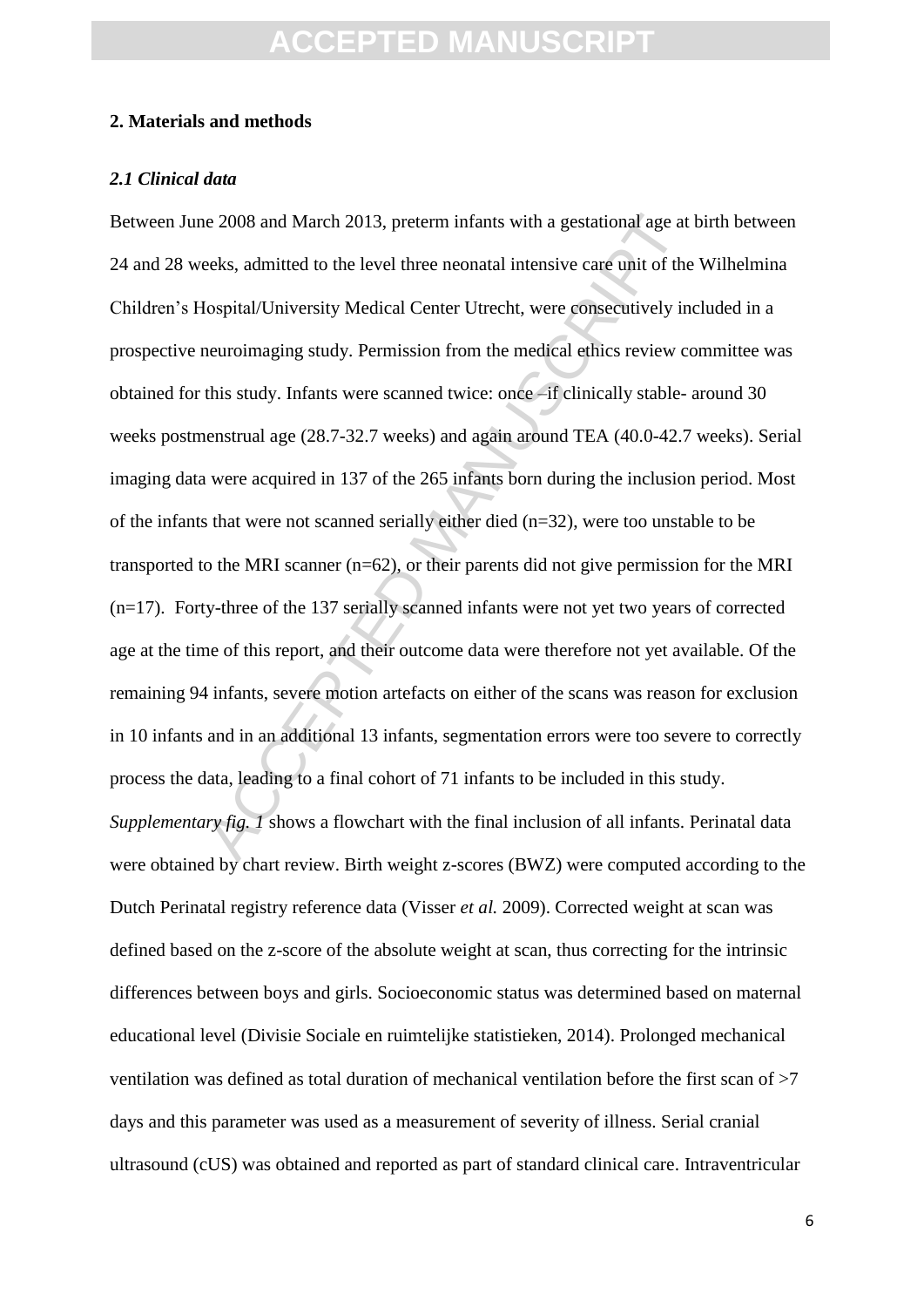haemorrhage (IVH) grading on cUS was scored according to Papile and post-haemorrhagic ventricular dilatation (PHVD) was defined as a ventricular index  $4 \text{ mm} > 97^{\text{th}}$  percentile (Papile *et al.* 1978; Levene, 1981).

#### *2.2 MRI acquisition*

matition<br>
was performed on a 3.0 tesla MR system (Achieya, Philips Medie<br>
therlands). At the early MRI, infants were scanned in an MRI corriger MR Incubator, Lübeck, Germany and later Nomag® IC 3.0,<br>
hnology GmbH, Lübeck, MR imaging was performed on a 3.0 tesla MR system (Achieva, Philips Medical Systems, Best, The Netherlands). At the early MRI, infants were scanned in an MRI compatible incubator (Dräger MR Incubator, Lübeck, Germany and later Nomag® IC 3.0, Lammers Medical Technology GmbH, Lübeck, Germany, with a dedicated neonatal head coil), while at TEA an 8-channel SENSE (sensitivity encoding) head coil was used. The protocol included T2-weighted imaging with a turbo spin echo sequence in the coronal plane (at early MRI: repetition time [TR] 10085 ms; echo time [TE ]120 ms; slice thickness 2 mm, in-plane spatial resolution 0.35x0.35 mm; at TEA: TR 4847 ms; TE 150 ms; slice thickness 1.2 mm, in-plane spatial resolution 0.35x0.35 mm). After evaluation by a paediatric radiologist, all scans were re-assessed by two neonatologists (LdV and MB) with over 10 years of experience in neonatal neuro-imaging. The presence of IVH, periventricular haemorrhagic infarction, PHVD, cystic periventricular leukomalacia, punctate white matter lesions, central or cortical grey matter infarctions and punctate or larger lesions in the cerebellum were noted.

#### *2.3 MR image post-processing*

In order to assess the folding stage and measure changes in cortical sulci, a dedicated approach was implemented by taking benefit of the complementarity of three previously validated methods that enable 1) reliable brain tissue segmentation of preterm images (Moeskops *et al.* 2015), 2) relevant 3D reconstructions of inner cortical surfaces in infants (Leroy *et al.* 2011), and 3) sulci identification in the adult brain (Fischer *et al.* 2012). First, T2-weighted images were segmented with a recently developed automatic segmentation method, defining masks of the cortical grey matter, unmyelinated white matter and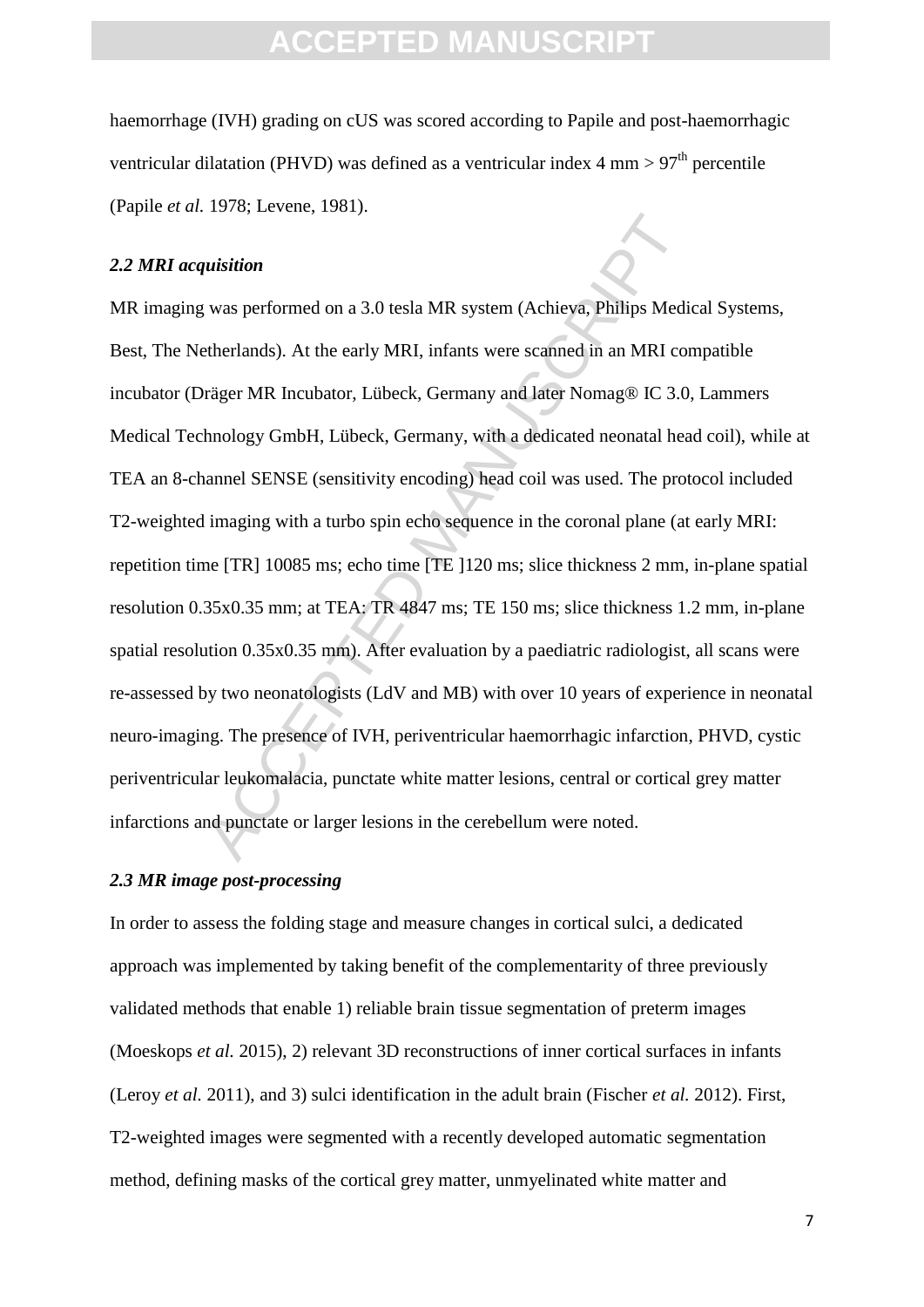and the terms of the terms in the terms of the terms of the terms of the terms of the terms of the possible inconsistencies resulting from the first to tissue-specif<br>forming multi-class classification (Moeskops *et al.* 2 cerebrospinal fluid in the extracerebral space (Moeskops *et al.* 2015). In short, this method uses supervised voxel classification on T2-weighted images in three subsequent stages. In the first stage, voxels that can be easily assigned to one of the three tissue types are labelled. In the second stage, dedicated analysis of the remaining voxels is performed. The third stage is used to resolve possible inconsistencies resulting from the first to tissue-specific segmentation stages by performing multi-class classification (Moeskops *et al.* 2015). Before the segmentation, a brain mask was automatically generated based on the T2-weighted image using the Brain Extraction Tool (BET) from the FMRIB Software Library (FSL) (Smith, 2002). For both early and TEA segmentations, the same set of features was used. This method has been evaluated on images of preterm infants acquired at both early and term equivalent age, and has been validated by comparison with several manually segmented scans, as described in detail in (Moeskops *et al.* 2015). Because the third stage from Moeskops' timeline was not yet fully implemented at the time we started to analyse the data, segmentations resulting from the second stage were used to subsequently reconstruct inner cortical surfaces of both hemispheres, by adapting the anatomical pipelines of the BrainvVISA® software (Baby and Morphologist pipelines) (Leroy *et al.* 2011; Mangin *et al.* 2004). Probability maps for the tissues of interest (cortical grey matter, unmyelinated white matter and cerebrospinal fluid) (Moeskops *et al.* 2015) were combined within a single feature map to maximize the contrast between grey and white matter. This optimized feature field was used in the stage of homotopic deformation of coupled surfaces (Leroy *et al.* 2011), which computes a mask of white matter with homotopic properties and reconstructs 3D meshes of inner cortical surfaces. While this method is already robust to partial volume effects and loss of tissue contrast due to maturation up to six months after birth (Leroy *et al.* 2011), we further increased its performance by using probability maps as an extra feature. Where necessary, the resulting automatic segmentations and meshes were manually corrected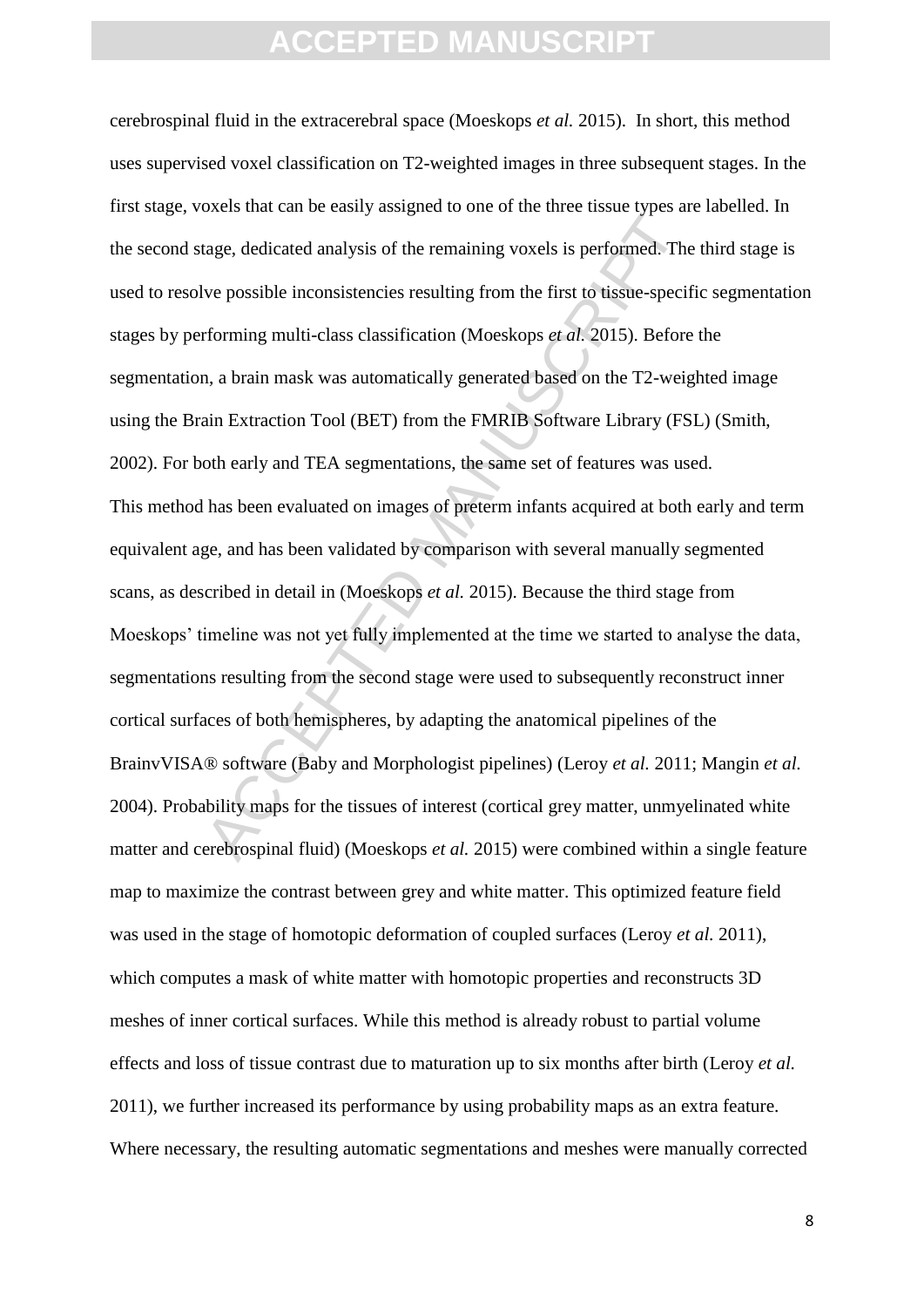to obtain biologically relevant surfaces. Corrections were performed by two of the authors (KJK and NHPC), with one author (KJK) judging all the final segmentations and meshes. For these corrections the result of the automatic segmentation, the cortex mesh and the MR image with maximum tissue contrast were compared. Errors were detected onto the 3D mesh, carefully checked using the MR image and corrected in the segmentation image using the software editing tool. Training sessions with both authors took place to secure correction was done the same way, and repartition of segmentations was done in a random way, preventing systematic bias. Segmentation correction occurred during a relatively short period, which prevents risk of significant drift in segmentation rating.

And the relative the and the magnitude of parameters and the second the second the second the second time<br>second using the MR image and corrected in the segmentation image<br>ting tool. Training sessions with both authors to From the final meshes, sulcal objects were automatically detected in the places where folding was sufficiently pronounced (i.e. no sulci was identified at the level of small dimples) (Fischer *et al.* 2012). The sulci labels were recognized by means of statistical probabilistic anatomy map modelling (SPAM), implemented for the adult brain (Perrot *et al.* 2011). The accuracy of sulcal labelling was checked visually and, if necessary, adjusted for the sulci of interest in each hemisphere. Left and right hemispheres, as well as early and TEA scans of each infant, were inspected together to provide intra-subject consistency of the sulci labelling across hemispheres and ages. Since not all sulci were visible at the first scan, we decided to analyse only those sulci that were visible at the first scan in over 50% of the infants. Additionally, owing to the difficulty to accurately segment the medial part of the brain in particular in the occipital region, only sulci of the lateral surface were taken into account. Our sulci of interest were thus the following: central sulcus (CS), lateral fissure (LF), insula (INS), superior temporal sulcus (STS), postcentral sulcus (PCS), superior (SFS) and inferior (IFS) frontal sulcus. Since the pre-central sulcus has been shown to develop from the posterior parts of the SFS and IFS and its spatial extent is therefore hard to delineate at the early scan (Dubois *et al.* 2008b), its ventral and dorsal parts were studied at both time points together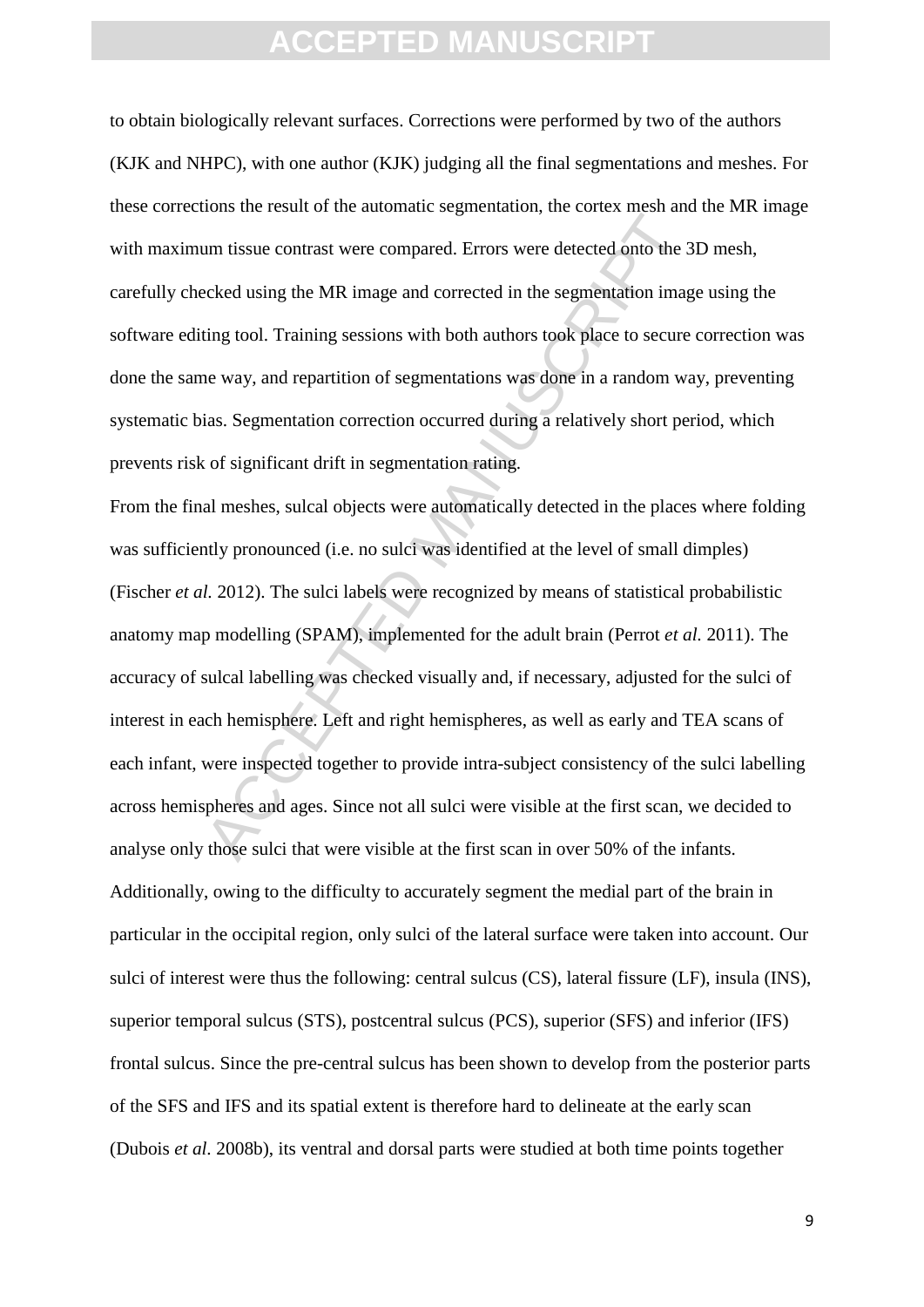with the IFS and SFS, conversely. Only the primary fold of each sulcus was labelled, taking into account the part of the fold that was visible at the early MRI. Secondary and tertiary folds and branches were not considered to make comparison between early and TEA imagingas reliable as possible. An example of selected sulci at both time points is shown in *fig. 1*.

#### *2.4 Computation of parameters characterizing cortical folding*

Account that the same of selected sulci at both time points is shown<br>
ation of parameters characterizing cortical folding<br>
cus and for both the early and TEA scans, sulcal surface area and<br>
extracted using BrainVISA® (Ler For each sulcus and for both the early and TEA scans, sulcal surface area and mean geodesic depth were extracted using BrainVISA® (Leroy *et al.* 2011; Mangin *et al.* 2004; Fischer *et al.* 2012). For the LF, sulcal length was also computed. For the INS, only surface area was computed, since depth of the INS is not an informative parameter, because the INS as computed with BrainVISA® does not refer to the sulcus but to the whole structure. For the sake of clarity, we will however keep referring to the INS as a sulcus throughout the rest of the paper. Surface areas of each hemisphere hull were computed by the morphological closing of the brain segmentation, as a measure of overall hemisphere size (Fischer *et al.* 2012; Germanaud *et al.* 2012). To correct for inter-individual variability in brain size, a sulcal index was calculated per sulcus by dividing the surface area of the given sulcus by the surface area of the hemisphere hull. Asymmetry indices in surface area and mean depth were calculated for all individual sulci as [sulcus left hemisphere – sulcus right hemisphere]/[ sulcus left hemisphere + sulcus right hemisphere]. For the LF, we also investigated whether asymmetry in length, which has been reported in healthy adults (Foundas *et al.* 1999), is already present at these ages. For both surface area and mean depth, the absolute growth per week (in  $mm<sup>2</sup>$ ) and mm, respectively) was calculated in each hemisphere as the difference between the TEA and the early scan measures, divided by the difference in postmenstrual age in weeks (PMA) between both scans. Relative growth per week (in %) was defined as the absolute growth rate per week, divided by the corresponding measure at TEA.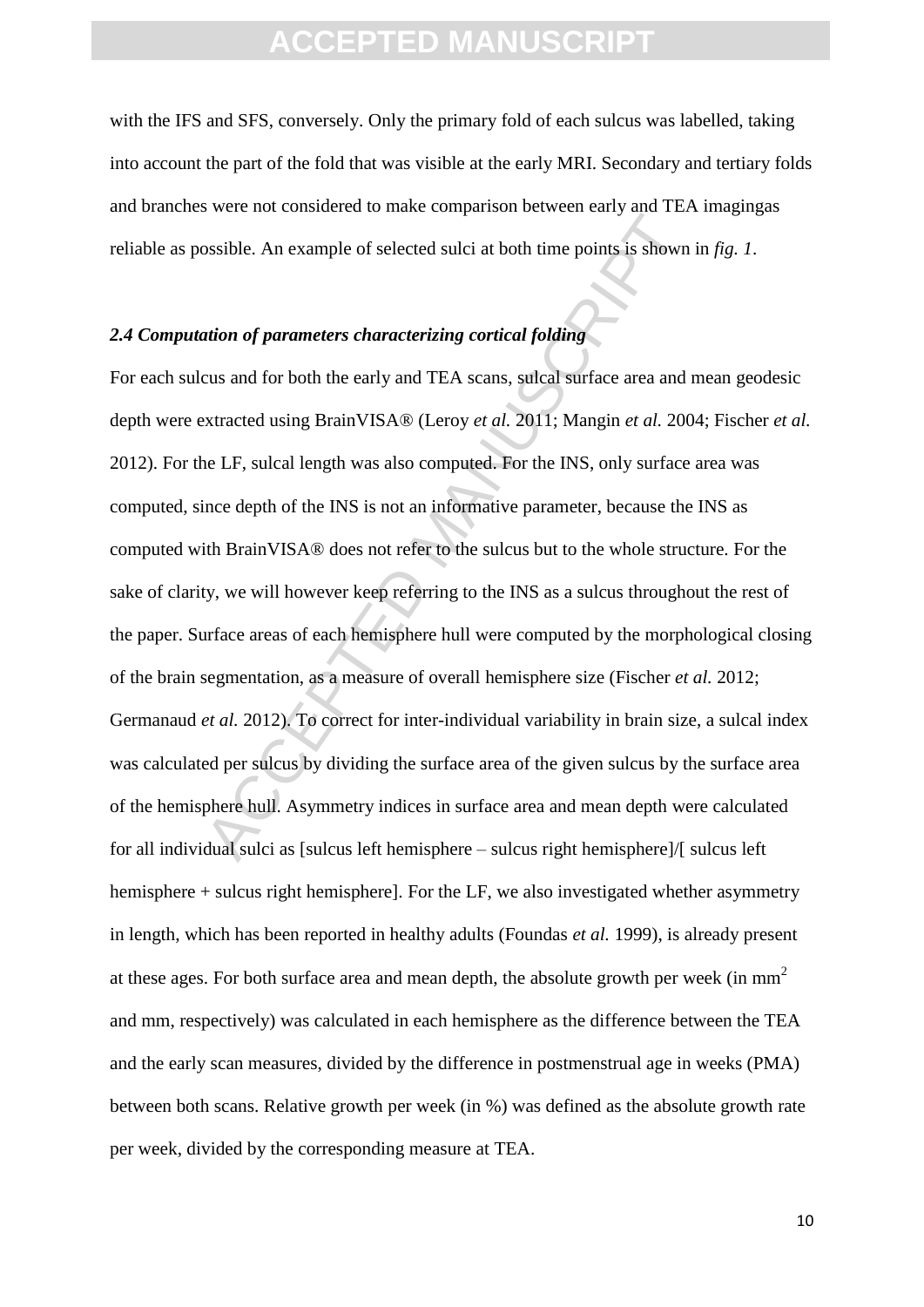#### *2.5 Assessment of neurodevelopmental outcome*

gammann age in anni, algebra in manufacture in a anti-principal<br>obrain). Neurodevelopmental assessment was performed by a sing<br>tal specialist (ICH) using the cognitive, fine motor and gross moto<br>s of Infant and Toddler Dev Neurodevelopmental outcome was assessed at either 24 or 30 months' corrected age ( i.e. corrected for gestational age at birth), dependent on inclusion in a European study (www.imed.ac.at/neobrain). Neurodevelopmental assessment was performed by a single developmental specialist (ICH) using the cognitive, fine motor and gross motor subtests of the Bayley Scales of Infant and Toddler Development, third edition (BSITD-III) (Bayley, 2006). In the infants seen at 30 months' corrected age, the expressive and receptive language subtests were also performed. Composite and scaled scores were calculated (mean [standard deviation] in a normative population: 100 [15] and 10 [3], respectively). No difference in scores was found between infants tested at 24 ( $n=34$ ) and 30 months ( $n=37$ ) and data of both groups were therefore combined.

#### *2.6 Statistical analyses*

Statistical procedures were performed using Matlab (MATLAB and Statistics Toolbox Release 2013b, The MathWorks Inc., Natick, MA, USA) and R (version 2.15.3 www.rproject.org).

Paired samples t-tests were used to compare the left and right surface areas and mean depths for asymmetry, as well as for growth of the sulci between both scans. To assess whether overall brain size in general was of influence, we also computed sulcal indices, defined as surface area divided by overall hemispheric hull area. These indices were used as an additional measurement in the general linear modelling.

General linear modelling was performed to associate brain morphological measures (as dependent variables) with the clinical characteristics of the infants (as independent variables). For each sulcus, absolute surface area, mean depth and sulcal index at early and TEA imaging, and growth of surface area and depth between both scans were studied. All models were corrected for PMA at MRI. For the early and the growth rate models, the infants in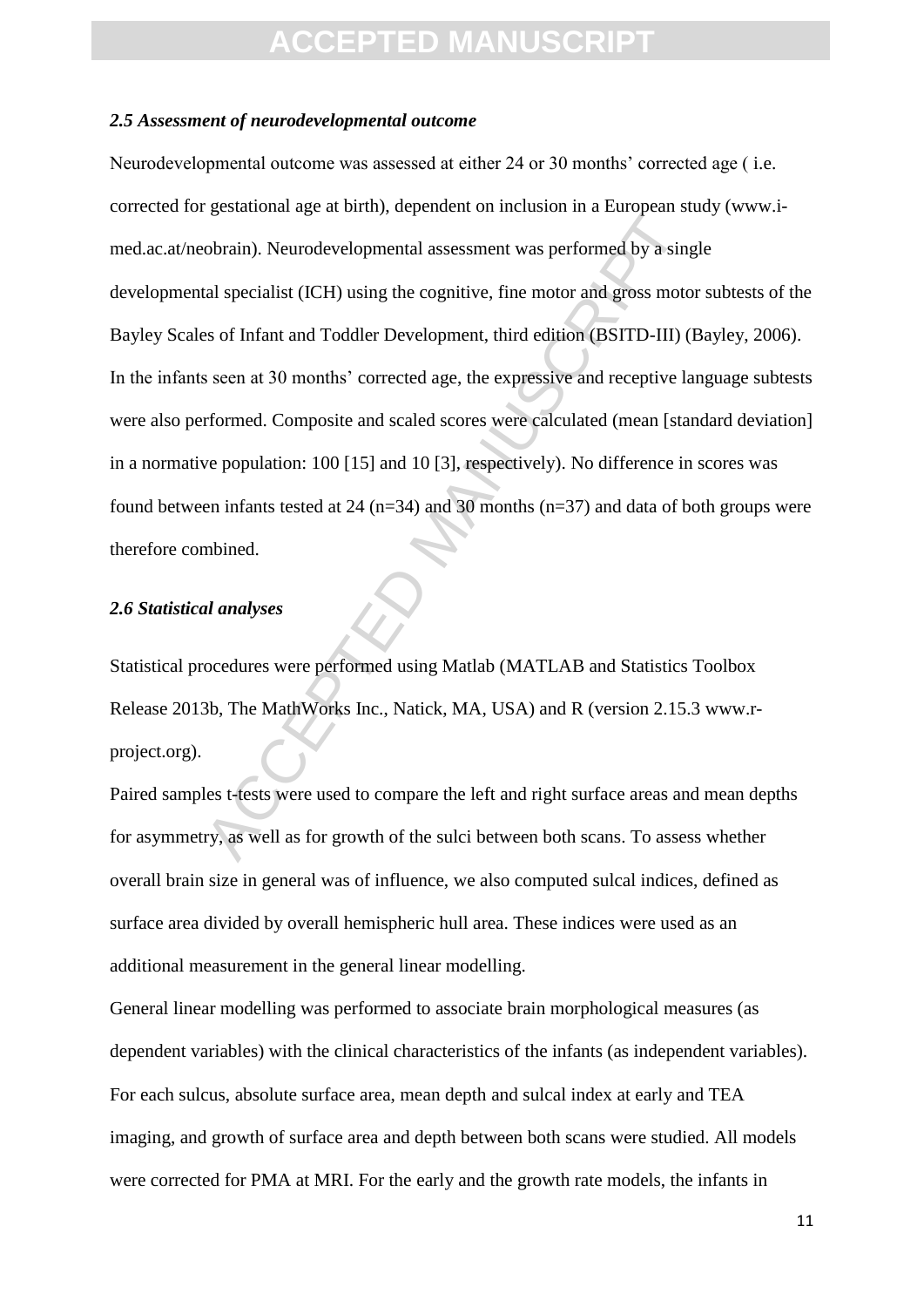Example 12 and 2007) when the state of the state of and as a birth weight below the  $10^{\text{th}}$  percentile), BWZ was included in al age. Severe IVH (grade III-IV) was included as a measure for b echanical ventilation ( $>7$ which the sulcus was not yet identifiable were excluded. Sex and multiple pregnancy were included as dependent variables in the model based on the literature (Dubois *et al.* 2008b; Dubois *et al.* 2008a; Vasileiadis *et al.* 2009). Since only two infants were small for gestational age (defined as a birth weight below the  $10<sup>th</sup>$  percentile), BWZ was included instead of small for gestational age. Severe IVH (grade III-IV) was included as a measure for brain injury and prolonged mechanical ventilation (>7 days) was chosen as an overall parameter measuring severity of illness. To assess whether there was an intrinsic effect of sex on cortical folding, not explained by the difference in weight at the time of scanning, general linear modelling was repeated with the interaction between sex and corrected weight at scan in the model instead of BWZ. Besides significance, we also display effect sizes in the results for all significant parameters. Effect size (E) is depicted as percentage and was calculated as the percentage of the estimate from the clinical variable compared to the intercept. Next, we evaluated whether outcome parameters around two years of age might be explained by cortical folding measures in the neonatal period. General linear modelling was performed to correlate outcome parameters (as dependent variables) and morphological measures (as independent variables: absolute surface area, mean depth and sulcal index at early and TEA imaging, and growth between both scans for each sulcus). In these analyses, all data were corrected for PMA, socio-economic status and sex. For the gross motor subscale, the CS, SFS and IFS were considered, since the pre-central sulcus was included in both the SFS and the IFS. For the fine motor subscale, the PCS was added to the CS, SFS and IFS because of the possible role of the parietal lobe on praxia. For the cognitive subscale all sulci were taken into account (one after the other), because we had no hypothesis on specific brain regions to be involved in cognitive development. Since peri-sylvian regions are activated before term equivalent age by speech perception in preterm born infants (Mahmoudzadeh *et al.* 2013), the LF, INS, STS and IFS were tested for the language subscales. To correct for the multiple sulci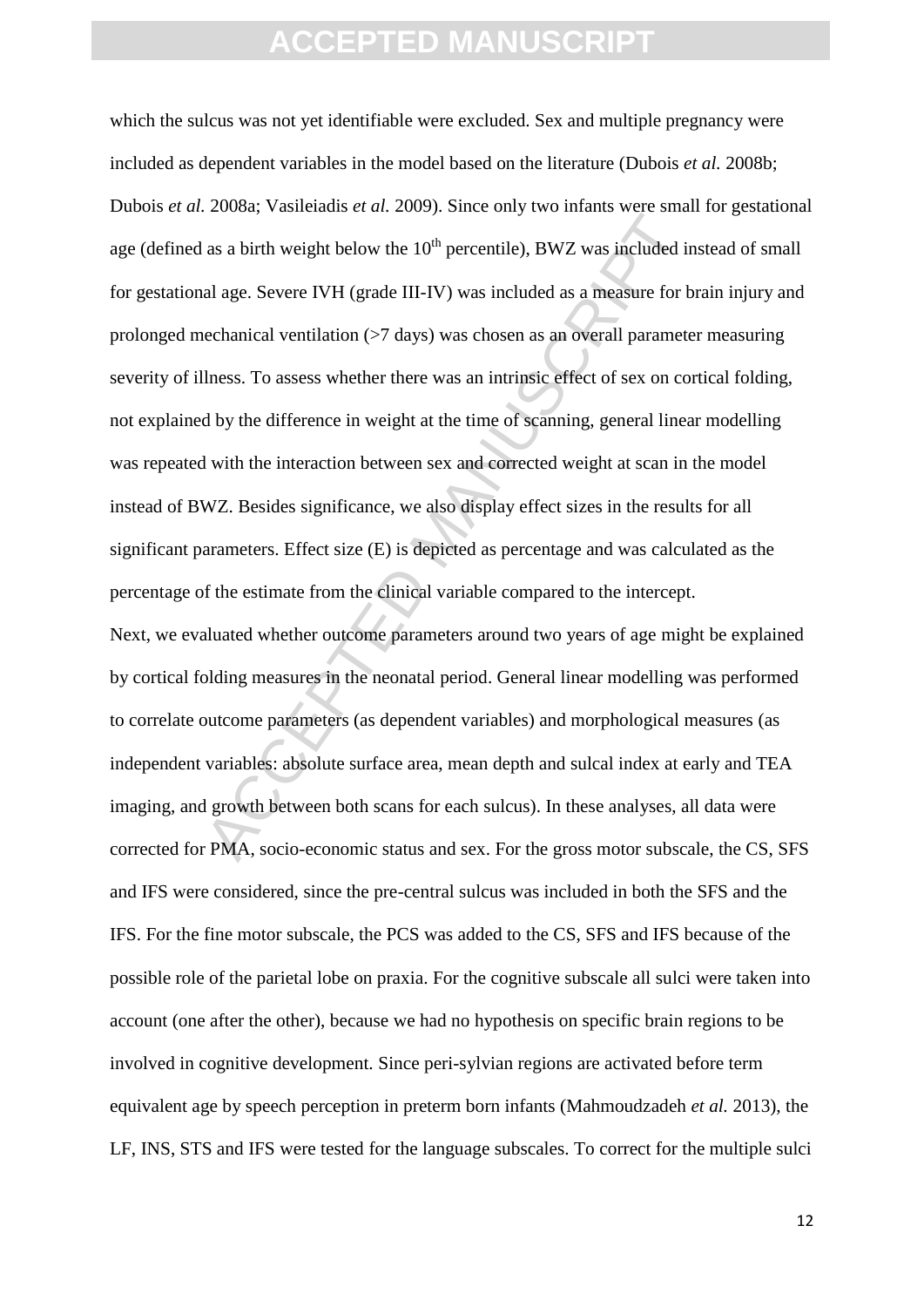that were assessed, a p-value  $\leq 0.007$  (0.05/7 sulci) was considered significant in the multivariable analyses.

-ORATION MANUSCRIPT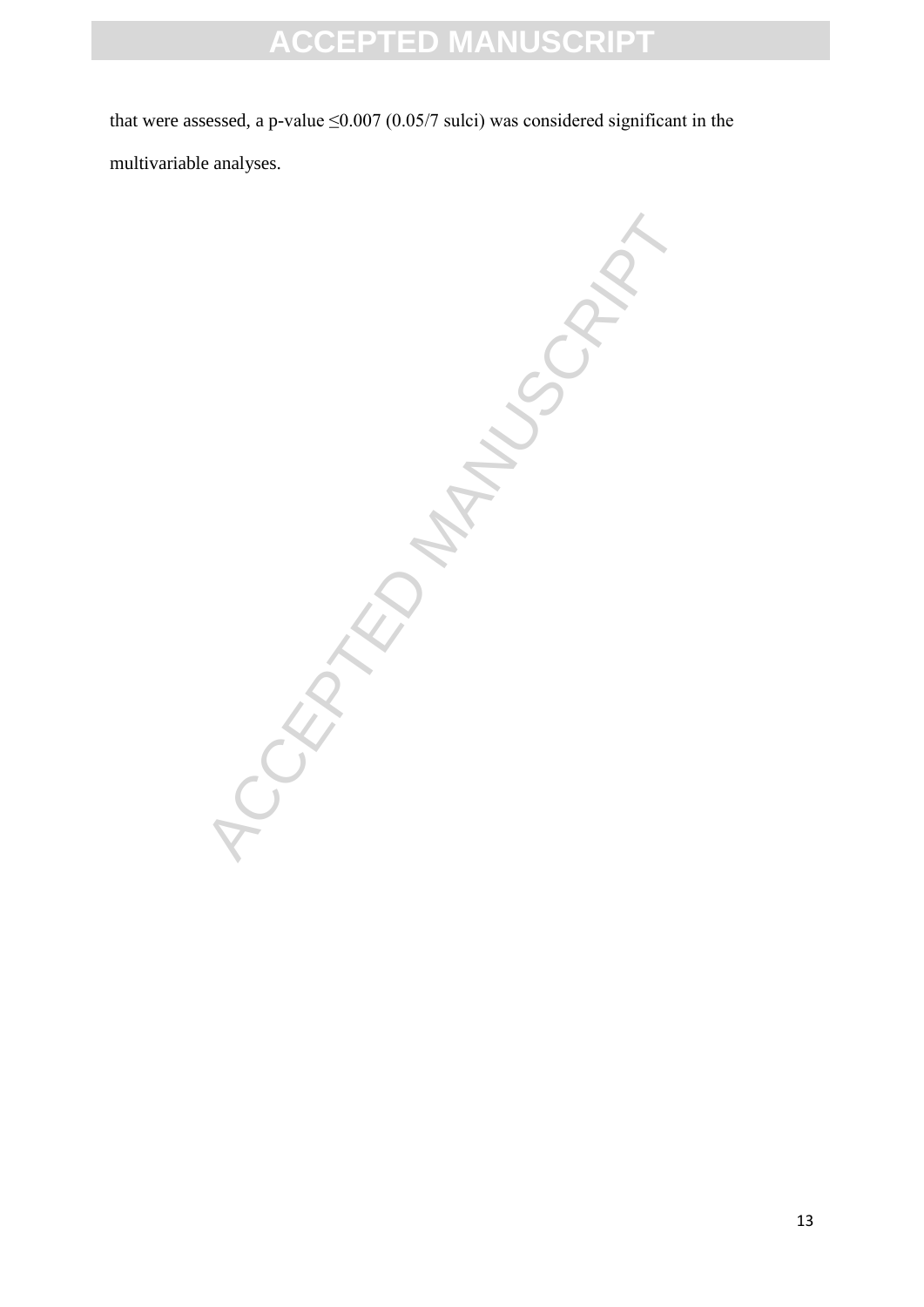#### **3. Results**

Clinical characteristics, MRI parameters and outcome data of all infants are summarized in *table 1*. Mean gestational age at birth was 26.5 weeks, mean PMA at the early scan 30.7 weeks and at the term equivalent scan 41.2 weeks.

| table 1. Mean gestational age at birth was 26.5 weeks, mean PMA at the early scan 30.7 |                                |  |  |  |  |
|----------------------------------------------------------------------------------------|--------------------------------|--|--|--|--|
| weeks and at the term equivalent scan 41.2 weeks.                                      |                                |  |  |  |  |
| <b>Clinical characteristics</b>                                                        | Mean (range) or N (percentage) |  |  |  |  |
| Gestational age at birth (weeks)                                                       | $26.5(24.4 - 27.9)$            |  |  |  |  |
| Birth weight (grams)                                                                   | $903(460 - 1350)$              |  |  |  |  |
| Birth weight z-score                                                                   | $0.4$ (-2.5 – 1.8)             |  |  |  |  |
| Sex (male/female)                                                                      | 36/35 (51/49%)                 |  |  |  |  |
| Multiple pregnancy (single/multiple)                                                   | 49/22 (69/31%)                 |  |  |  |  |
| Small for gestational age                                                              | 2(3%)                          |  |  |  |  |
| >7 days of mechanical ventilation                                                      | 25 (35%)                       |  |  |  |  |
| Patent ductus arteriosus requiring treatment                                           | 35 (49%)                       |  |  |  |  |
| Chronic lung disease                                                                   | 20 (28%)                       |  |  |  |  |
| Culture proven sepsis                                                                  | 25 (35%)                       |  |  |  |  |
| Necrotizing enterocolitis requiring surgery                                            | $7(10\%)$                      |  |  |  |  |
| IVH (0/1/2/3/4                                                                         | 44/8/11/5/3 (62/11/15/7/4%)    |  |  |  |  |
| PHVD $+4$ mm > 97 <sup>th</sup> centile                                                | $7(10\%)$                      |  |  |  |  |
| Postmenstrual age at early MRI (weeks)                                                 | $30.7(28.7 - 32.7)$            |  |  |  |  |
| Week of post-natal life at early MRI (weeks)                                           | $4.1(0.9-8.1)$                 |  |  |  |  |
| Weight at early MRI (grams)                                                            | 1205 (620-1785)                |  |  |  |  |
| Postmenstrual age at TEA MRI (weeks)                                                   | $41.2(40.0 - 42.7)$            |  |  |  |  |
| Week of post-natal life at TEA MRI (weeks)                                             | $14.7(12.3-17.1)$              |  |  |  |  |
| Weight at TEA MRI (grams)                                                              | $3326 (2045 - 4315)$           |  |  |  |  |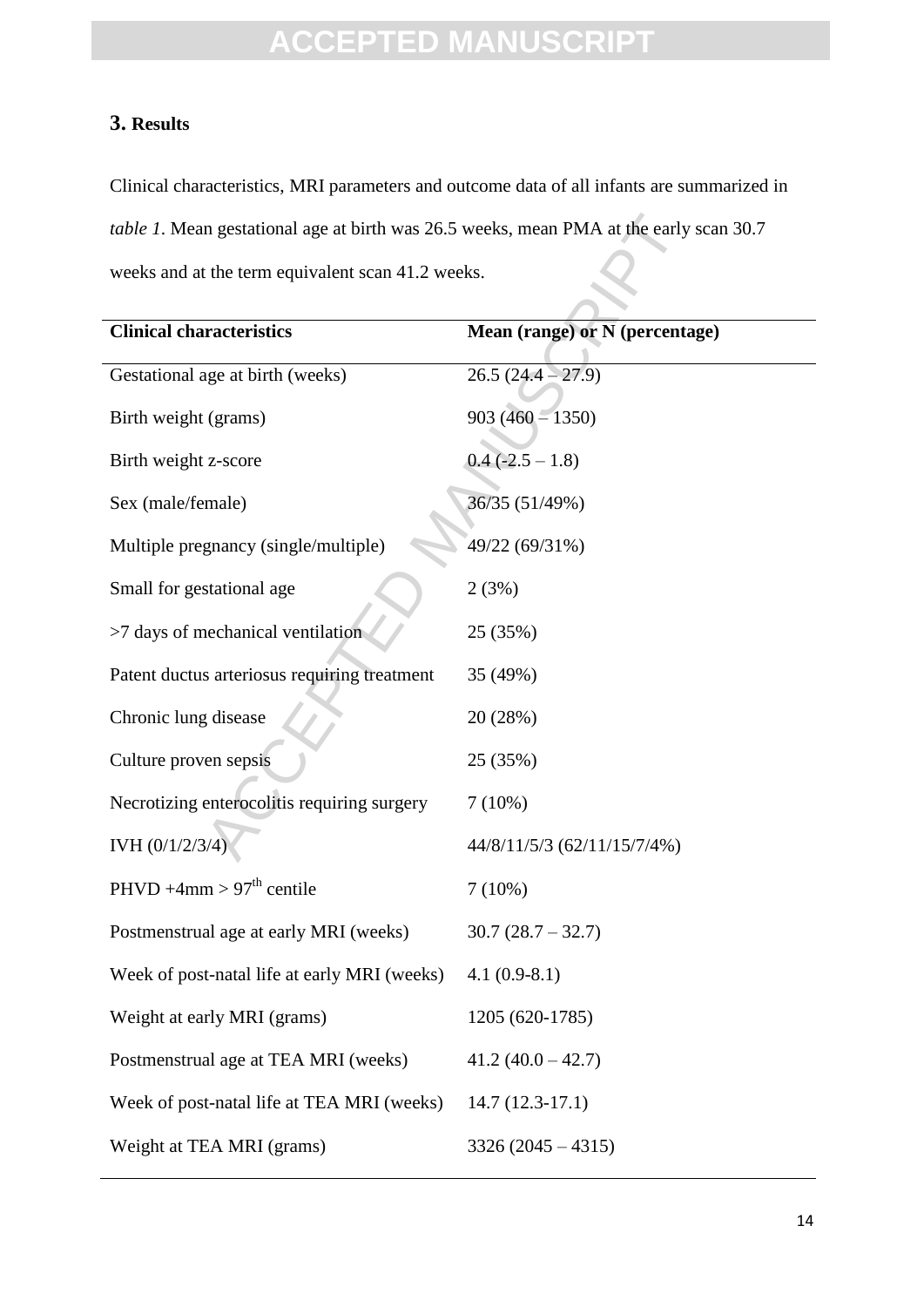#### **Follow-up**

| Maternal education (low/middle/high)                                                                     | 19/24/28 (27/34/39%) |  |  |  |  |
|----------------------------------------------------------------------------------------------------------|----------------------|--|--|--|--|
| Corrected age at follow-up (months)                                                                      | $27.2(23.2 - 30.8)$  |  |  |  |  |
| Subgroup seen at 24 months $(n=35)$                                                                      | 24.2 (23.2-27.0)     |  |  |  |  |
| Subgroup seen at 30 months ( $n=36$ )                                                                    | 30.1 (29.5-30.8)     |  |  |  |  |
| Gross motor scaled score                                                                                 | $10(3-17)$           |  |  |  |  |
| Fine motor scaled score                                                                                  | $13(9-19)$           |  |  |  |  |
| Total motor composite score                                                                              | $109(79-148)$        |  |  |  |  |
| Cognitive composite score                                                                                | $104(85-130)$        |  |  |  |  |
| Expressive language scaled score $(N=34)$                                                                | $12(7 - 17)$         |  |  |  |  |
| Receptive language scaled score $(N=35)$                                                                 | $11(8-16)$           |  |  |  |  |
| Total language composite score $(N=34)$                                                                  | $110(89 - 135)$      |  |  |  |  |
| Table 1: Baseline characteristics (N=71)                                                                 |                      |  |  |  |  |
|                                                                                                          |                      |  |  |  |  |
| 3.1 Progression of cortical folding                                                                      |                      |  |  |  |  |
| At the early scan, the CS, LF and INS were present in all infants. For the other sulci, the              |                      |  |  |  |  |
| presence at the first scan differed, as can be seen in <i>table 2</i> . Of those sulci, the STS was most |                      |  |  |  |  |
| often present, followed by the IFS, PCS and SFS. When a sulcus was only present on one                   |                      |  |  |  |  |
|                                                                                                          |                      |  |  |  |  |

#### *3.1 Progression of cortical folding*

At the early scan, the CS, LF and INS were present in all infants. For the other sulci, the presence at the first scan differed, as can be seen in *table 2*. Of those sulci, the STS was most often present, followed by the IFS, PCS and SFS. When a sulcus was only present on one side, this occurred more often in the right than the left hemisphere, as shown in *table 2*. As shown in the graphs in *fig. 1* and also in the examples in *fig. 2*, large inter-individual differences were seen between infants scanned at the same PMA, with a wider variation in surface area at TEA compared with early imaging.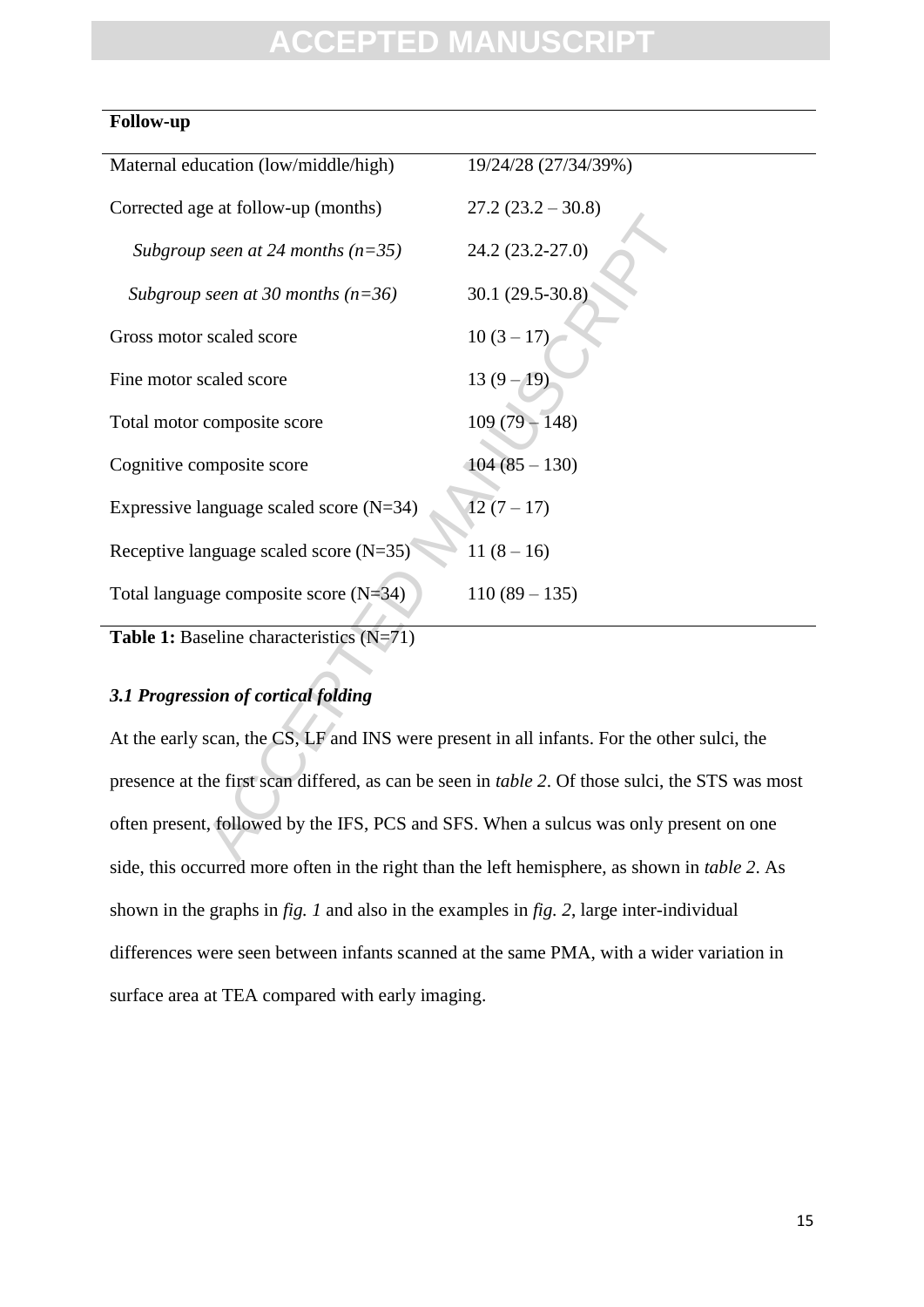## FPTED M



#### *Figure 1 Longitudinal development of sulci*

*Examples of inner cortical surfaces showing the selected sulci in a single infant. Meshes from the left (A, C) and right (B, D) hemispheres are shown at early (top) and TEA imaging (bottom). The following colours represent the sulci: red – central sulcus (CS); blue – lateral fissure (LF); light green – insula (INS); vale pink – superior temporal sulcus (STS); purple – postcentral sulcus (PCS); green – superior frontal sulcus (SFS); pink – inferior frontal sulcus (IFS). Around these examples, graphs are depicted showing the absolute surface areas of each sulcus, both left and right, at early and TEA imaging for all infants as a function of PMA at scan. Note the large inter-individual variability in surface areas at TEA for all sulci, independent of age at MRI, whereas at the early scan, areas show increases with an increasing age at MRI.*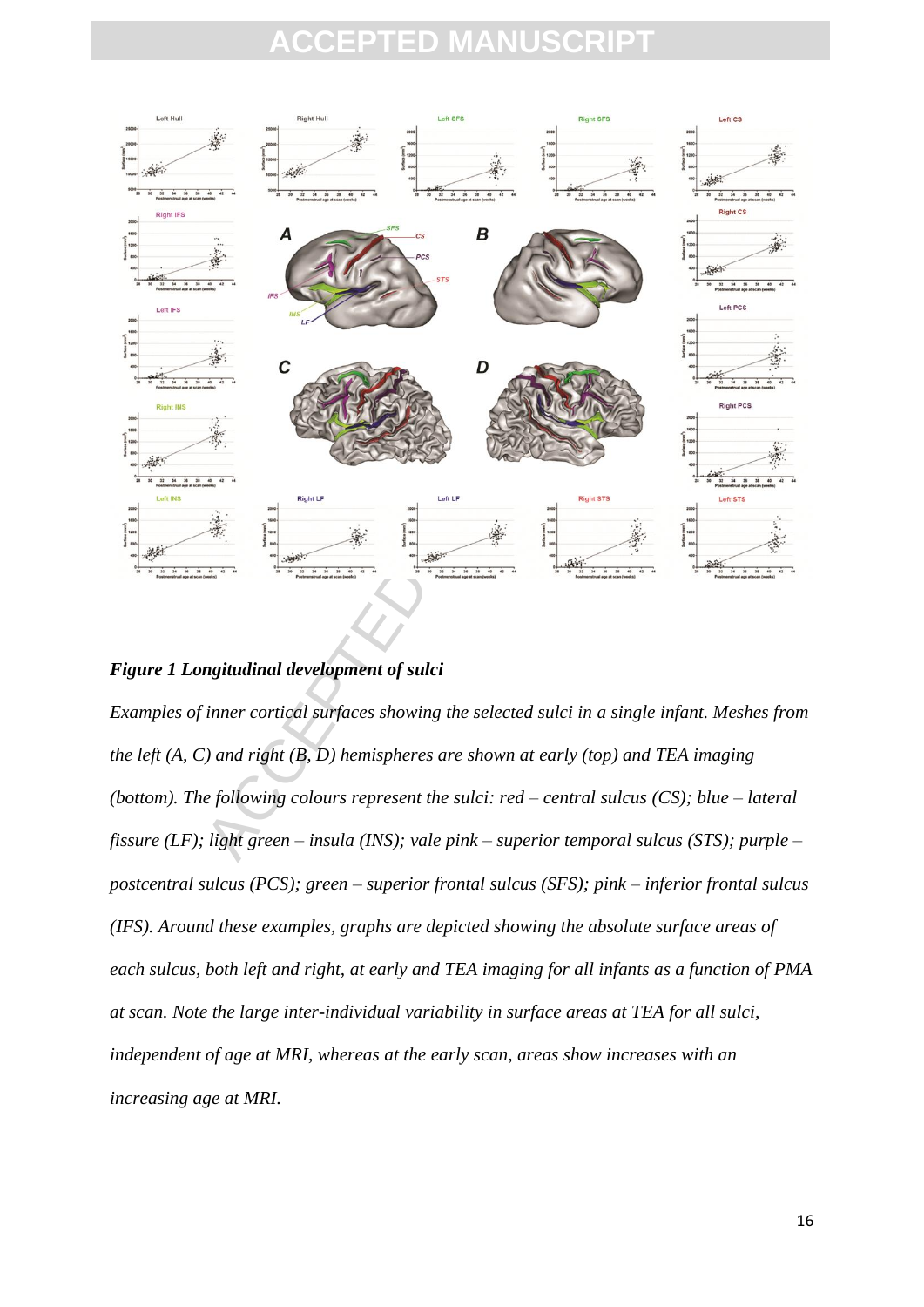

# *Figure 2 Inter-individual variability in folding progression at early MRI Meshes of the right hemispheres from five different infants, all scanned at 29.86 weeks PMA. Note the differences in the number of sulci present between the infants, as well as in their localization and shapes, especially for frontal sulci. The same colour representation and abbreviations as in Fig. 1 are used.*

| <b>Sulcus</b>            | <b>Presence</b>   |                          |                       |                     |  |
|--------------------------|-------------------|--------------------------|-----------------------|---------------------|--|
|                          | <b>Both sides</b> | Only right side          | <b>Only left side</b> | <b>Neither side</b> |  |
| Central sulcus           | 71 (100%)         |                          |                       |                     |  |
| Lateral fissure          | 71 (100%)         | $\overline{\phantom{a}}$ |                       |                     |  |
| Insula                   | 71 (100%)         |                          |                       |                     |  |
| Superior temporal sulcus | 54 (77%)          | 5(7%)                    | 5(7%)                 | $7(10\%)$           |  |
| Inferior frontal sulcus  | 34 (48%)          | 16(23%)                  | $7(10\%)$             | 14 (20%)            |  |
| Postcentral sulcus       | 28 (39%)          | 12(17%)                  | $7(10\%)$             | 24 (34%)            |  |
| Superior frontal sulcus  | (38%)<br>27       | 11(15%)                  | (6%)<br>4             | 29 (41%)            |  |
|                          |                   |                          |                       |                     |  |

**Table 2:** Presence of sulci at early scan  $(N=71)$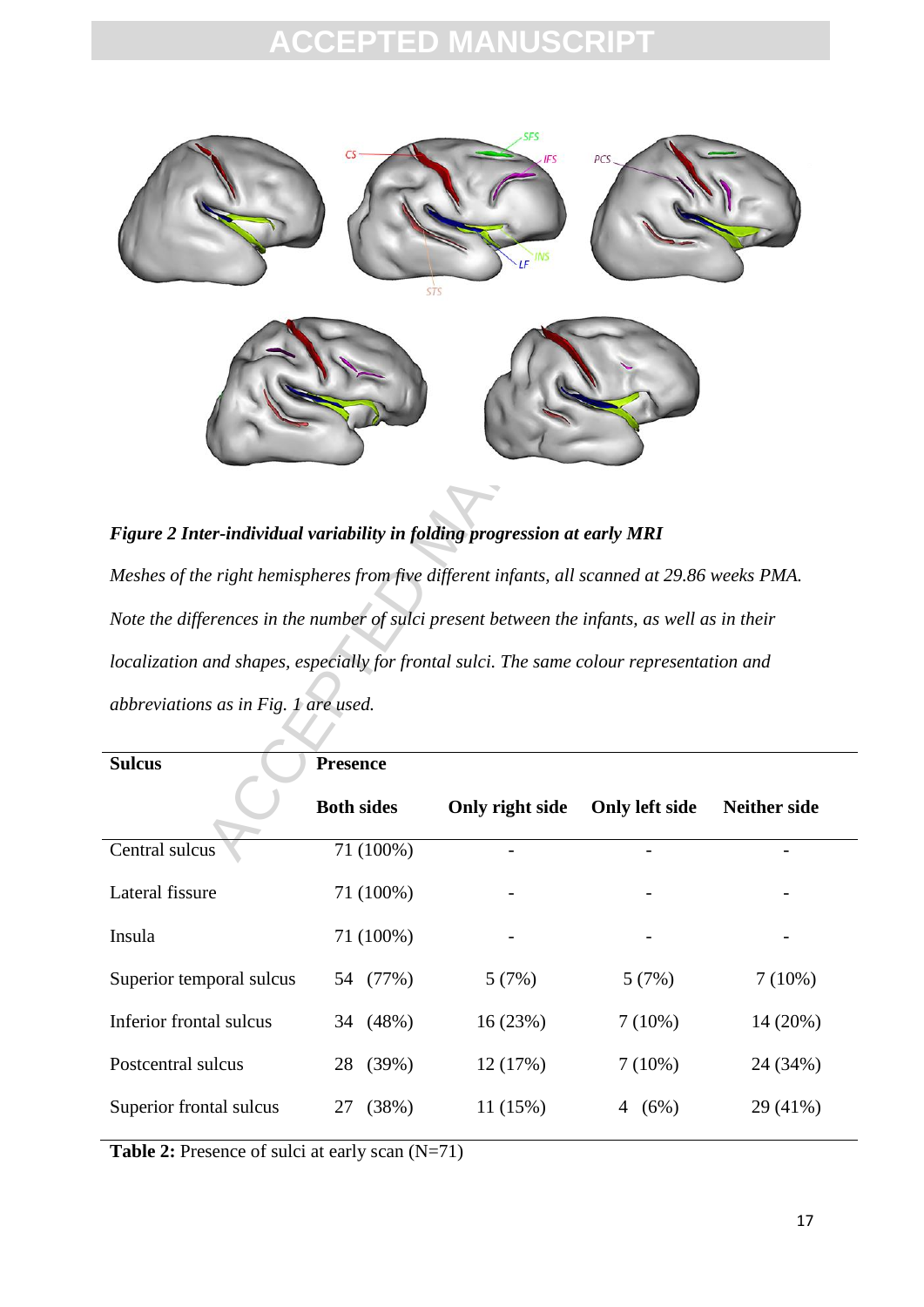At the early scans, morphological measures (surface area and depth, and sulcal index) seemed to correlate strongly with PMA for all sulci, whereas at TEA these correlations were no longer visible (*fig. 1)*.

Access the determined a clear growth between both scans, both in surface area (*fig.* 3). All studies the studies are shown in *fig.* 3). All studies the studies are shown in *fig.* 3). All studies the studies the studies All sulci showed a clear growth between both scans, both in surface area (*fig. 1*) and in mean geodesic depth. Absolute and relative growth rates are shown in *fig. 3*. All studied sulci increased in size, at a rate of about 10% as compared with the increase in overall brain size. The relative growth of the sulci (i.e. after normalizing by their size at TEA scan), was larger than the relative growth of the overall brain. The SFS showed the largest relative growth, followed by the PCS, IFS and STS. The three sulci that developed first (CS, LF and INS, which were present on all early scans) showed a relative smaller growth, although absolute growth was large in these sulci.



#### *Figure 3 Sulcal growth*

*This figure shows the absolute and relative growth of the sulci. Growth is represented as either absolute surface increase per week (A, in mm<sup>2</sup> ) or relative surface increase per week (B, in %), compared with the surface at TEA.*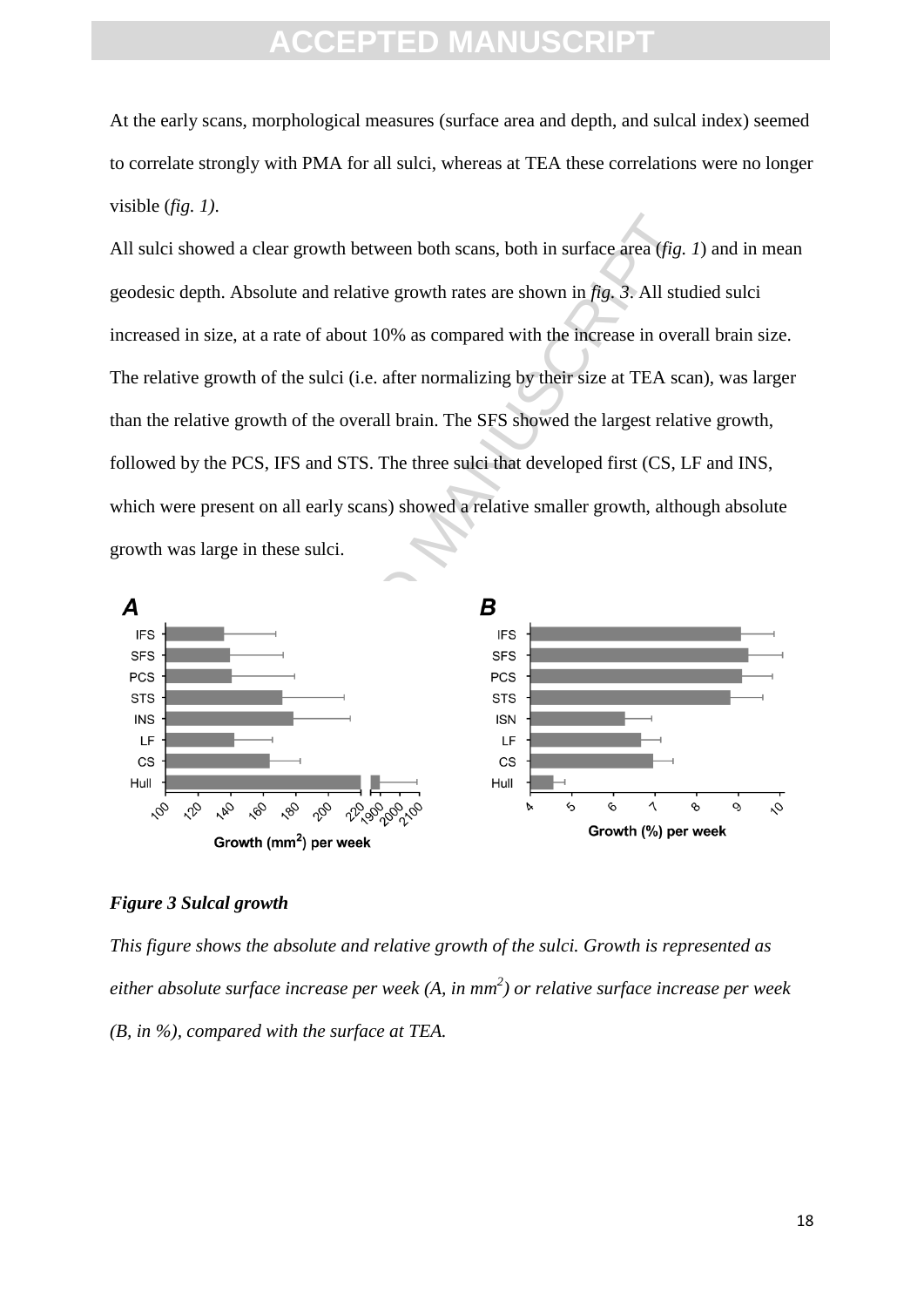#### *3.2 Sulcal asymmetries*

In fig. 4 for all sulci. Significant inter-hemispheric differences in s<br>
bound for the following sulci. CS: depth at early scan, rightward di<br>
and sulcal length at both time points, leftward asymmetry with ad<br>
TEA; INS: s Mean asymmetry indices between left and right hemispheres and standard deviations are represented in *fig. 4* for all sulci. Significant inter-hemispheric differences in surface area and depth were found for the following sulci. CS: depth at early scan, rightward direction; LF: surface area and sulcal length at both time points, leftward asymmetry with additionally also LF depth at TEA; INS: surface area at TEA, rightward direction; STS: surface area and depth at both early and TEA,rightward direction; SFS: depth at TEA, rightward direction; IFS: surface area at early scan, depth at both early and TEA scans, rightward direction. ). Note that although significant, asymmetry indices were below the 5% threshold that is often used to describe asymmetry (Galaburda *et al.* 1987), for the LF (surface area and length at early MRI, surface area at TEA), and the INS (surface area at TEA).



#### *Figure 4 Sulcal asymmetries*

*The asymmetry indices of the surface areas of all sulci, and of the sulcal length of the lateral fissure are represented in this figure for the early (A) and TEA (B) scans. The square represents the mean value, with the whiskers extending to the 95% confidence interval. Significant differences are indicated as follows: <0.05 '\*', <0.01 '\*\*', <0.001 '\*\*\*'.*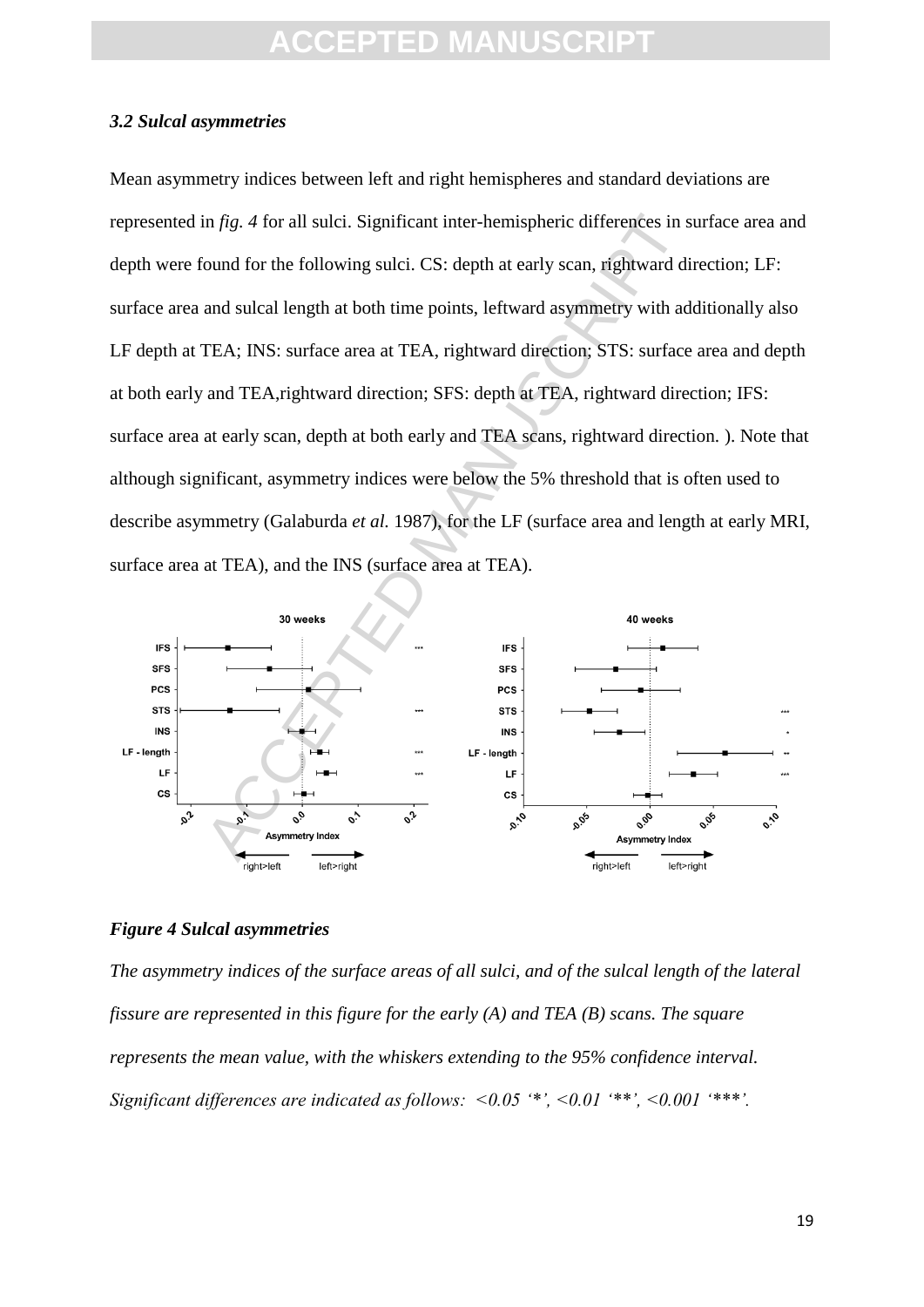#### *3.3 Clinical characteristics influencing cortical folding*

*Fig. 5* shows the schematic results of the multivariable analyses comparing morphometric parameters at early and TEA scan, and absolute growth with clinical characteristics. Detailed results, including all the statistical measures, are also summarized in *Suppl. table 1*. No significant correlation was found for any sulcal index (surface area divided by overall hemispheric hull area).

Figure 2.1 To allow the statistical measures, are also summarized in *Suppl. tal*<br>orrelation was found for any sulcal index (surface area divided by<br>hull area).<br>ing overall brain size (i.e. bilateral hull surface area) at When assessing overall brain size (i.e. bilateral hull surface area) at the early scan, we found a positive effect of BWZ and high grade IVH, and a negative effect of prolonged mechanical ventilation. At TEA, the effects of BWZ and prolonged ventilation persisted. Overall brain growth was influenced positively by BWZ and high grade IVH, and negatively by multiple pregnancy and prolonged ventilation for the left hemisphere, but no significant influences were found for the right hemisphere.

In the next paragraphs, the results of *fig. 5* are summarized by clinical characteristic rather than by sulcus, to highlight the reproducible significant effects. First, maternal education did not have a direct effect on the morphological measures for any sulcus.

Second, a higher BWZ had a positive influence on surface area of the bilateral LF and INS at early MRI. At TEA, this effect was observed for the surface area of the left INS and bilateral CS, and for depth of the left STS. BWZ had a positive effect on absolute growth of right CS surface area and depth.

Third, no significant effects of sex were found in the multivariable model for any sulcus. To further assess an intrinsic effect of sex on cortical folding, not explained by a difference in weight, another multivariable model was tested which included weight at MRI corrected for PMA and sex, as well as sex and the interaction between both parameters (BWZ was not considered in this model). Using this model, the left STS and right IFS of boys showed an initially lower surface area at early MRI compared with girls, with a steeper growth and a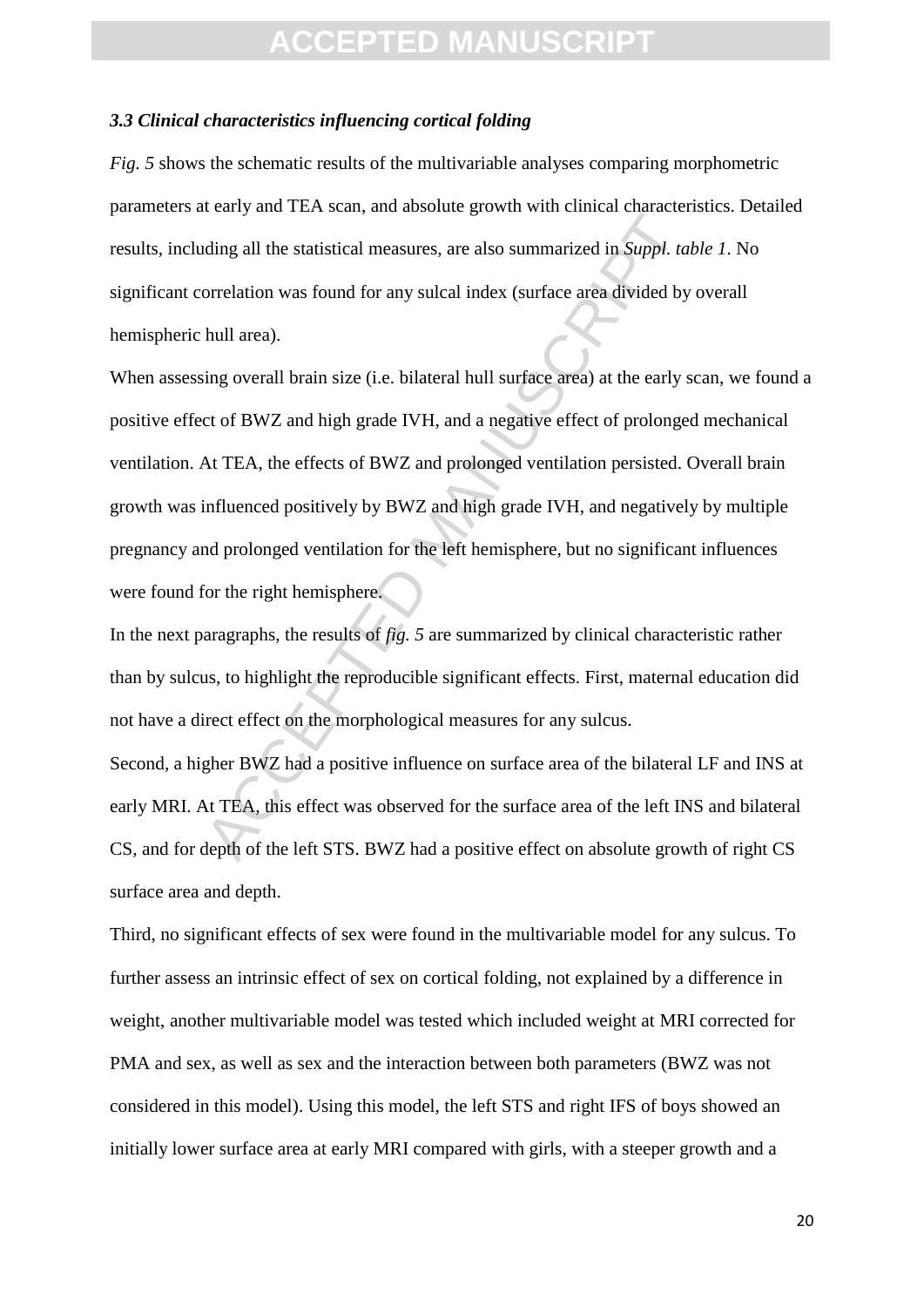The case of the case of the case of the case of the case of the case of the case of the case of strength in the case of the set of the set of these differences did persist following correction for multiplus from a multiple larger surface area at TEA (p=0.01 for all analyses). For the left PCS, the surface area of boys was already larger at early MRI and growth was slightly steeper (p=0.02), leading to a larger surface area at TEA ( $p=0.04$ ). For the left LF, this effect was seen for growth ( $p=0.02$ ), but no significant differences were found at TEA. To summarise, we observed that some sulci showed larger surface area or growth in boys compared with girls with similar weight. However, none of these differences did persist following correction for multiple comparisons. Fourth, infants from a multiple pregnancy showed smaller INS surfaces compared with singletons on both sides at early MRI and on the left at TEA, and a smaller depth of the left STS at both ages.

Fifth, infants requiring prolonged mechanical ventilation had smaller surface areas at early MRI of the bilateral LF and INS, as well as a smaller depth of the right CS. At TEA, these effects were no longer found, but the right STS surface area and left PCS depth were lower in infants that required prolonged ventilation. Absolute growth of the left PCS surface area was also negatively influenced by prolonged ventilation.

Sixth, ten infants had a grade III-IV IVH. Presence at early MRI of the STS, PCS, SFS and IFS was lower in these infants compared with the 61 infants without severe IVH. Indeed, in infants with severe IVH, sulcal absence was about two times higher for the bilateral STS, IFS, left PCS and right SFS, and a third higher for the left SFS. Only the right PCS was more frequently present in infants with severe IVH (70%) than in those without (54%). None of these differences were however significant, and the effect of high grade IVH did not reach significance in the multivariable models of sulci folding measurements. Taking the side of the IVH into account did not yield significant differences either.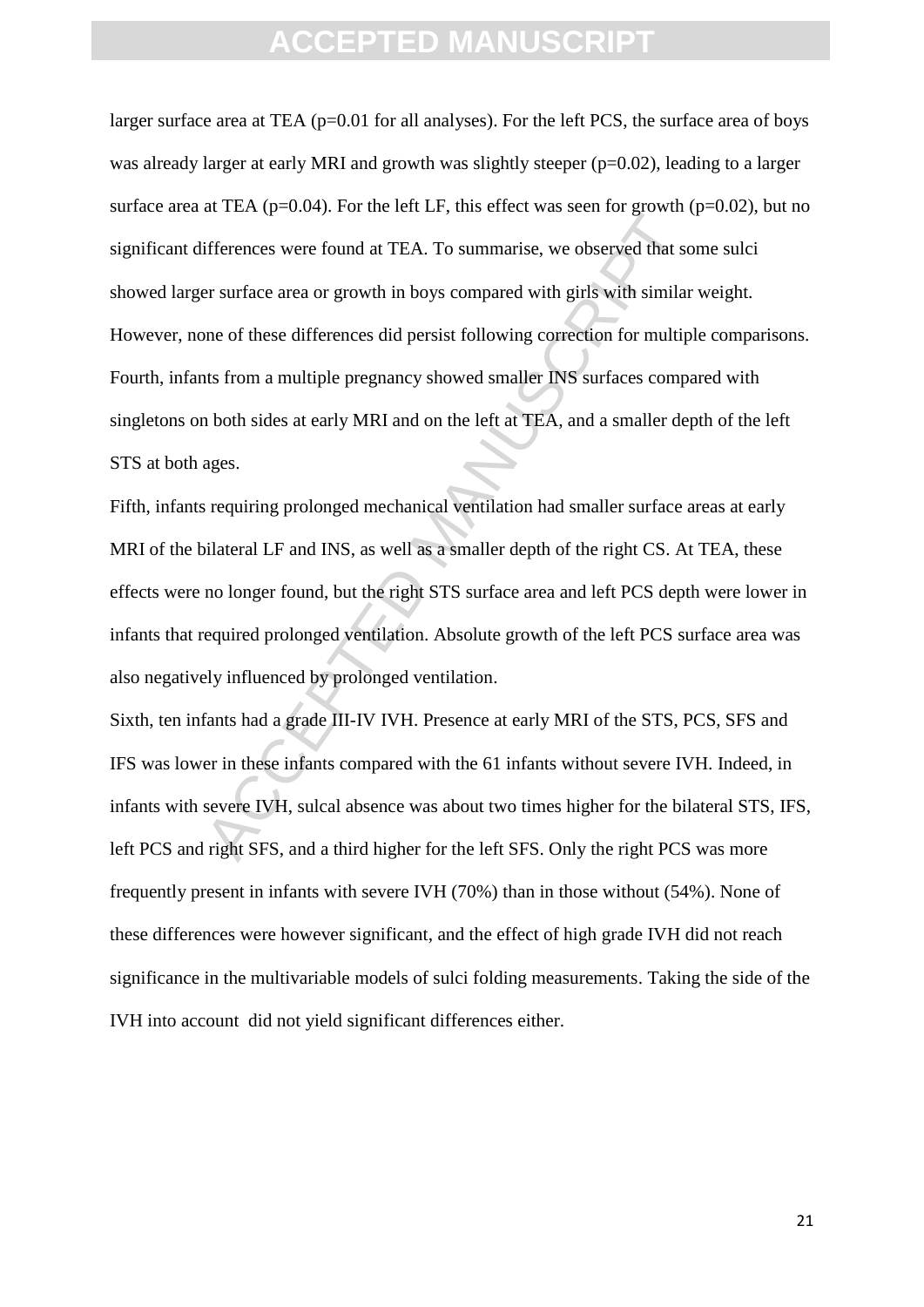## **EPTED MANU**





aphical depiction of clinical risk factors<br>
where multivariable analyses regarding the clinical risk factors are s<br>
andly (A) and with regards to effect size (B). A: Early (left), and The<br>
in between. For each sulcus, cli *Findings of the multivariable analyses regarding the clinical risk factors are summarized both graphically (A) and with regards to effect size (B). A: Early (left), and TEA (right) MRI, with growth in between. For each sulcus, clinical characteristics significantly influencing surface area or depth are shown. B: Heatmap depicting the effect sizes for the significant associations. Additional abbreviations: BWZ= birth weight z-score, IVH34= intraventricular haemorrhage grade III-IV, Mult = multiple pregnancy, MV7= mechanical ventilation >7* 

*days.*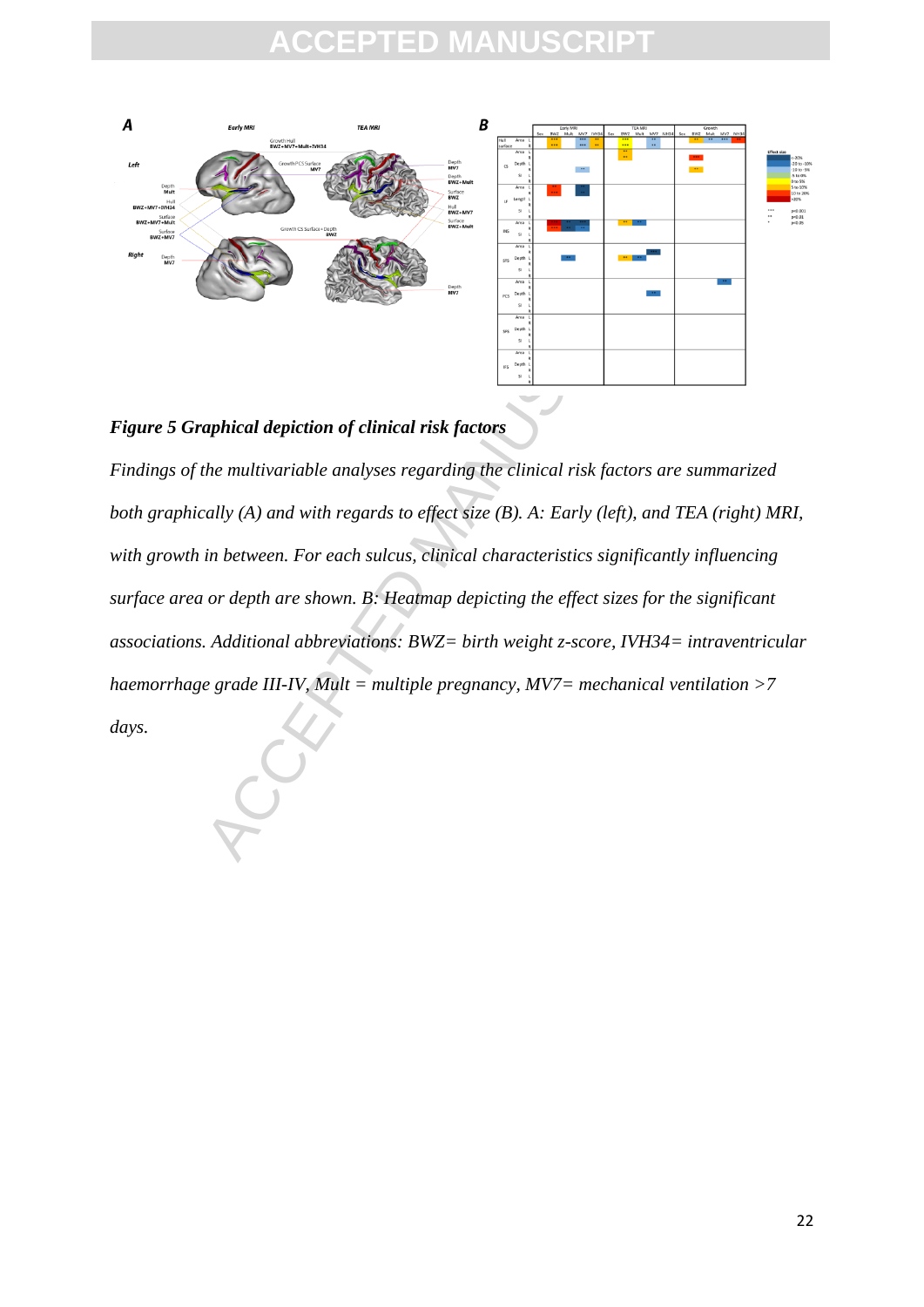#### *3.4 Relationships between cortical folding and neurodevelopmental outcome*

The relations between outcome during toddlerhood (at 24-30 months) and cortical folding during the neonatal period (around 30 and 40 weeks PMA) were tested per subscale of the BSITD-III. *Fig. 6* shows a schematic summary of all results from the multivariable analyses, while detailed results are presented in *Suppl. table 2*.

Example a case of the state of the state of the state of the multivary of sig. 6 shows a schematic summary of all results from the multivar<br>ad results are presented in *Suppl. table 2.*<br>the correlations between gross and No significant correlations between gross and fine motor or cognitive outcome and brain sizeor sulcal indices were found. Gross motor outcome depended on early development of the IFS (bilateral surface area , right depth and left sulcal index) and the depth of the right SFS at early scan. Fine motor outcome was positively correlated with right PCS surface area and right SFS depth at TEA. The cognitive subscale showed a positive correlation with absolute growth of left LF and SFS depth. Although these differences were significant, effect sizes were small for all correlations (≤3%,). Maternal educational level had a significant influence on outcome across all models at both early and TEA MRI (but not for growth), with an effect size between 7 and 18%. Again, sex was not significant in any of these models. When infants with brain injury (IVH grade III-IV) were excluded, only the correlation between cognitive outcome and absolute growth of the left SFS depth remained significant.

In a subgroup of infants, the expressive and receptive language subtests were administered as well. At early MRI, significant correlations between receptive language and folding measures were only observed for the left IFS (surface area and sulcal index). At TEA, effects were found for the bilateral hemispheric size, bilateral LF (surface area, depth and sulcal index), IFS (depth), STS (right: surface area , depth and sulcal index, left: depth) and left INS (surface area, sulcal index). The expressive language subscale correlated with the left IFS at early MRI (surface area) and left LF at TEA (depth). Again, effect sizes were small and the effect of maternal education remained significant in all analyses. When repeating the analyses after exclusion of the infants with brain injury (IVH grade III-IV), all correlations remained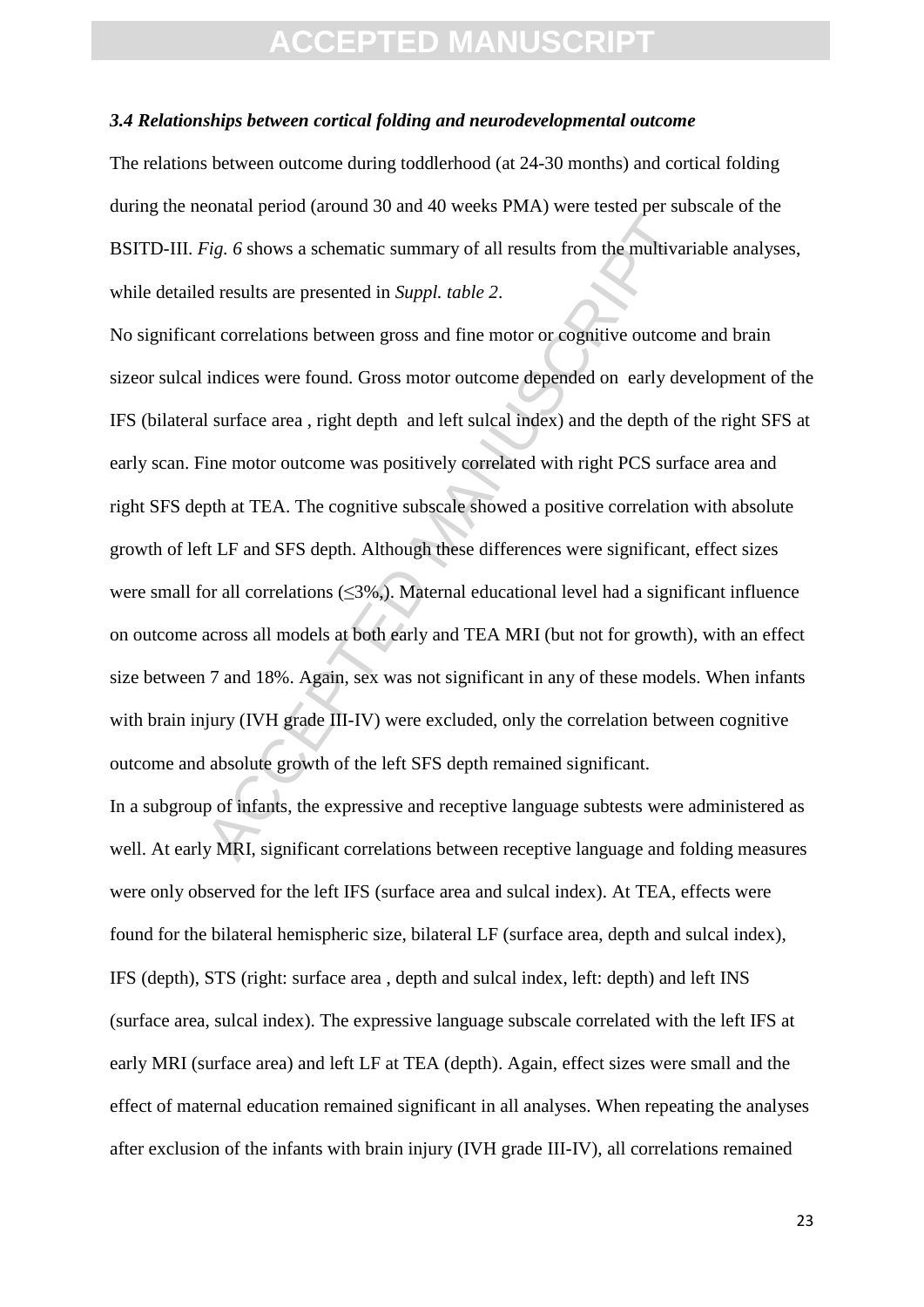significant except the correlation between receptive and expressive language and the left IFS at early MRI.



#### *Figure 6 Graphical depiction of neurodevelopmental outcome*

ACCEPTED MANUSCRIPT OF THE CONTRACT OF THE CONTRACT OF THE CONTRACT OF THE CONTRACT OF THE CONTRACT OF THE CONTRACT OF THE CONTRACT OF THE CONTRACT OF THE CONTRACT OF THE CONTRACT OF THE CONTRACT OF THE CONTRACT OF THE CON *Findings of the multivariable analyses regarding neurodevelopmental outcome are summarized both graphically (A) and with regards to effect size (B). A: Early (left) and TEA (right) examinations, with growth in between. For each sulcus is shown whether sulcal surface area, depth or sulcal index had a correlation with the different subscales of neurodevelopmental outcome at 2-2.5 years of age. B: Heatmap depicting the effect sizes for the significant associations.*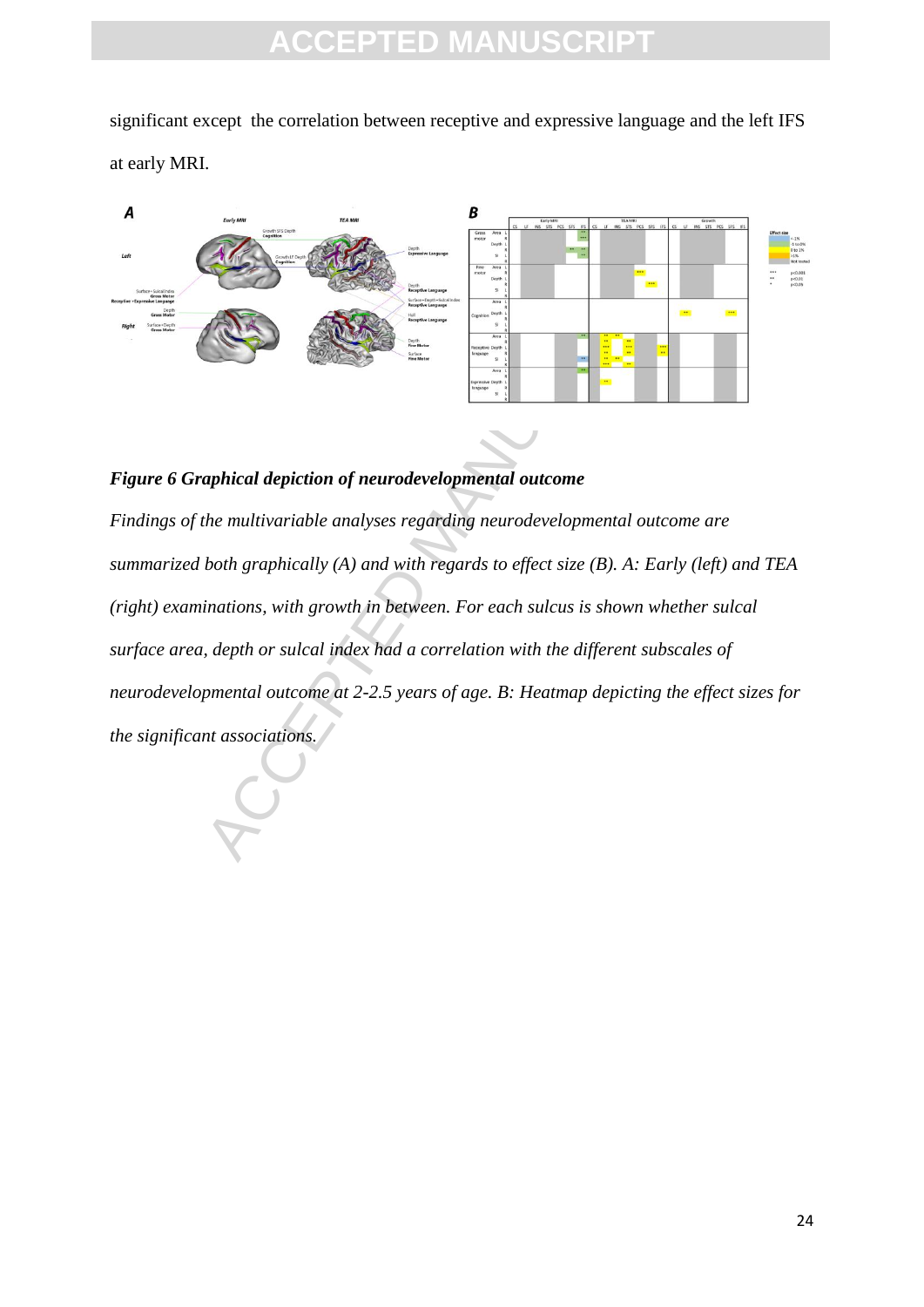#### **4. Discussion**

This study describes progression of cortical folding during the extra-uterine equivalent of gestation in the third trimester in a cohort of extremely preterm infants with longitudinal MRI. It showed a rightward asymmetry in brain development and regional growth differences. Additionally, the influence of several clinical characteristics and relationship with neurodevelopmental outcome during toddlerhood were studied for specific primary sulci, providing valuable information on the possible deviations related to preterm birth.

#### *4.1 Folding progression and inter-hemispheric asymmetries*

the third trimester in a cohort of extremely preterm infants with lo<br>rightward asymmetry in brain development and regional growth d<br>rightward asymmetry in brain development and regional growth d<br>t, the influence of severa Previous post-mortem and in vivo studies of foetuses and preterm newborns have shown that sulcus maturation progresses in a specific order, starting with the central structures (Battin *et al.* 1998; Chi *et al.* 1977; Clouchoux *et al.* 2012; Dubois *et al.* 2008b), progressing to peripheral structures in an occipital to frontal direction (Chi *et al.* 1977; Kersbergen *et al.* 2014; Kinney *et al.* 1988). The current results corroborate those data, as shown by differences in presence or absence of sulci on the early scan. The most central sulci (CS, LF and INS) were present in all infants at the early scan, around 30 weeks PMA. Then folding progressed from the temporal to the frontal and parietal lobes: the STS was seen in 90%, followed by the IFS (80%), PCS (66%) and finally the SFS (59%). These data suggest a slightly later development of the sulci compared with in vivo studies of fetal brain development, where these sulci are shown to develop between 28 and 30 weeks of gestation and thus should be present on the early scan in all infants (Clouchoux *et al.* 2012; Garel *et al.* 2001; Habas *et al.* 2012; Fogliarini *et al.* 2005). Alternatively, this could be attributed to not being able to detect small dimples on the reconstructed cortical surface, owing to image spatial resolution and the analysis technique used to identify sulci (Clouchoux *et al.* 2012; Dubois *et al.* 2008b). There were several limitations of our study that may have influenced our results. First, like in every segmentation method, partial volume effects might have affected tissue segmentations,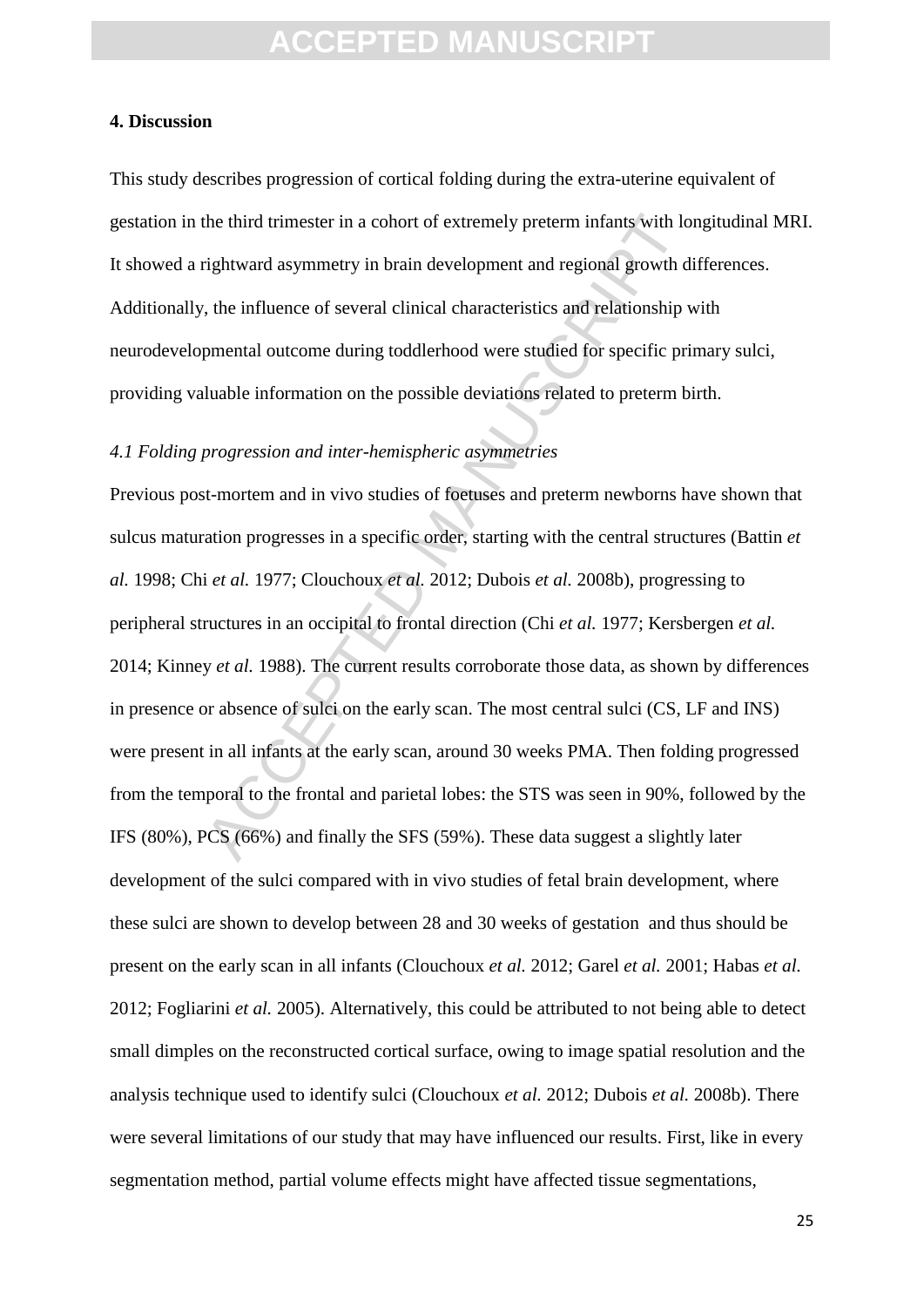The same may as stated at entiry set to the state introduced at external terms of the stated to partial voluming, manual correct However, we acknowledge that this effect might not be completely y and TEA examinations. Seco especially in the early MRI, where brain sizes was relatively small compared to the image spatial resolution. Nevertheless, this resolution was sufficient to clearly identify the folds visually, in the same way as folds are clearly seen on fetal MRI with thick slices (Girard *et al.* 1995). To partly overcome the bias related to partial voluming, manual corrections were performed. However, we acknowledge that this effect might not be completely balanced between early and TEA examinations. Second, the method for sulci identification also required some manual correction of the segmentations to obtain biologically relevant inner cortical surfaces, particularly at TEA in regions where sulci were very narrow. This was however done in a systematic way. In the future, further advances in image acquisition (e.g. higher field gradients to achieve higher spatial resolution in a reasonable acquisition time) and/or in the post-processing (e.g. use of super-resolution algorithms to reconstruct submillimetric images, improvement of segmentation algorithms) will reduce the need for manual corrections and allow the inclusion of the medial and occipital parts of the brain. Third, we chose not to take secondary and tertiary folds into account at TEA despite the fact that these folds were clearly visible and identified, to make the comparison between early and TEA imaging as clear as possible. Therefore, we cannot comment on the effects of clinical factors on secondary and tertiary folding.

Compared to the sulci that were already well developed at early MRI, relative growth was largest for the sulci that were least developed at early MRI, highlighting the intense folding taking place in the last 10 weeks of pregnancy. These regional differences in growth seem to continue after term birth. Hill and colleagues compared morphology measures of 12 termborn infants with 12 healthy young adults, and also observed regional differences in the degree of expansion, with expansion being twofold higher in the areas of the four sulci we observed to have the most intense folding (STS,PCS, SFS and IFS) (Hill *et al.* 2010b). The higher expanding regions were hypothesized to be less mature at term birth on a cellular level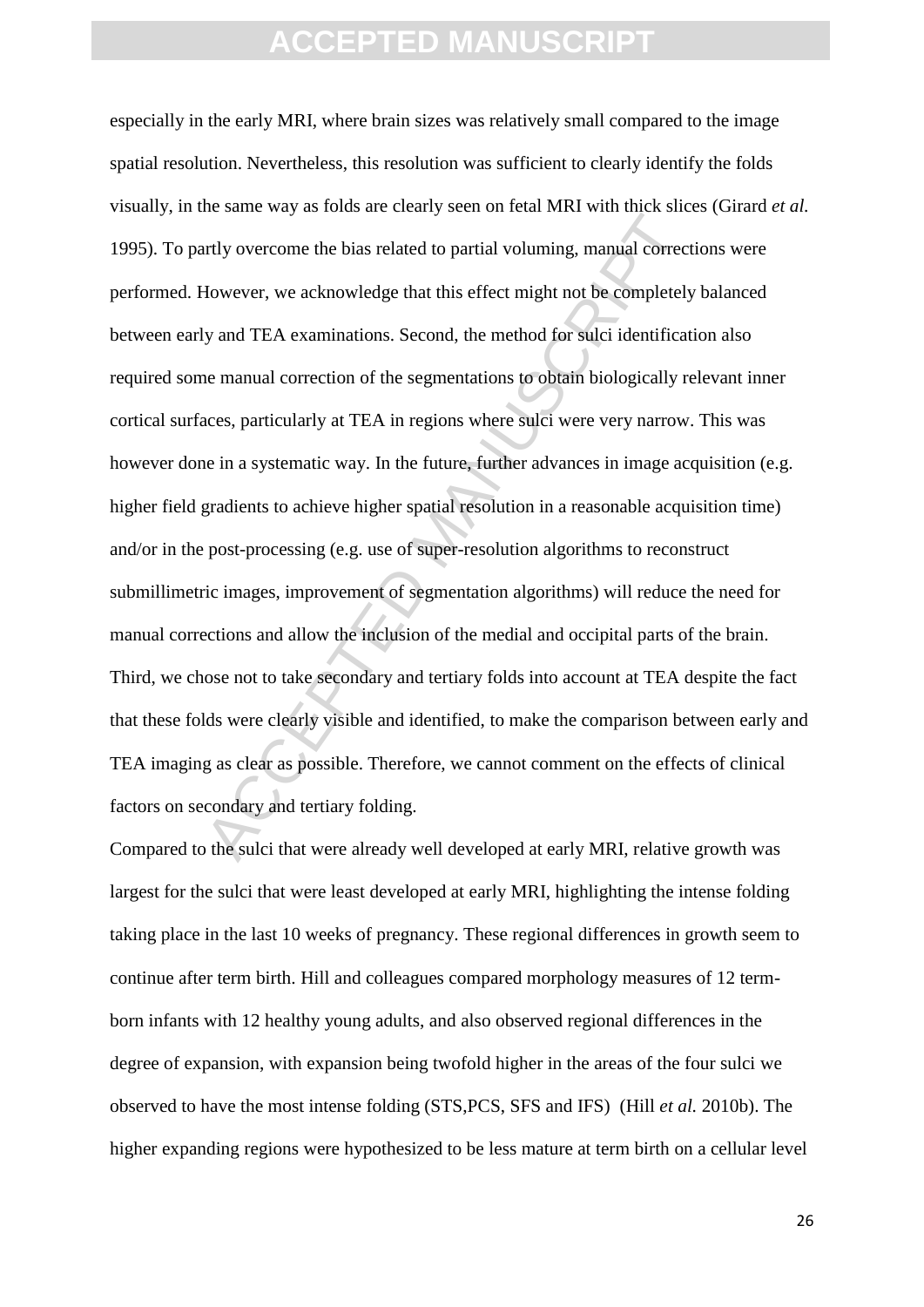as well (Hill *et al.* 2010b).

Example 2011 and 100 and 100 and 100 and 100 and 100 and 100 and 100 and 100 and 100 and 100 and 100 and 100 and 100 and 100 and 100 and 100 and 100 and 100 and 100 and 100 and 100 and 100 and 100 and 100 and 100 and 100 The development of the human brain is known to be asymmetrical, with a slightly earlier development of the right hemisphere compared with the left in terms of cortical folding (Chi *et al.* 1977; Kersbergen *et al.* 2014; Kinney *et al.* 1988). In this study, several interhemispheric asymmetries were found. For most sulci (INS, STS, IFS), a rightward asymmetry was appreciated. Only the lateral fissure showed an asymmetry towards the left hemisphere. For the three central sulci (CS, LF, INS) that fold early on, the asymmetry index barely changed between early and TEA imaging. In contrast, the disappearance of rightward asymmetry for IFS, which develops at a later stage, suggests that a delay in left hemisphere development is a likely explanation for the IFS asymmetry, with the left hemisphere catching up with the right by TEA imaging.

The STS rightward asymmetry has been described in many previous studies of brain development before (Chi *et al.* 1977) and has been found in foetuses (Habas *et al.* 2012; Kasprian *et al.* 2011), preterm (Dubois *et al.* 2008b; Dubois *et al.* 2008a) and term born infants (Hill *et al.* 2010a; Li *et al.* 2014; Glasel *et al.* 2011). The STS remains asymmetrical in adults, suggesting an underlying difference in structure rather than a delay in folding to be responsible for this early asymmetry (Van Essen, 2005; Ochiai *et al.* 2004; Leroy *et al.* 2015). The leftward asymmetry of the LF surface area has also been reported before in studies of foetuses, preterm infants and in infancy, mostly focused on the planum temporal (Dubois *et al.* 2010; Glasel *et al.* 2011; Chi *et al.* 1977)(Glasel *et al.* 2011; Hill *et al.* 2010a; Li *et al.* 2014). This asymmetry in LF surface area was partly related to the leftward asymmetry in sulcal length, which increased from early to TEA imaging. Like for the STS, LF asymmetry persists and increases throughout development, as has been shown in a cross-sectional study of children, adolescents and young adults (Sowell *et al.* 2002) and with an earlier study in healthy adults (Foundas *et al.* 1999). Both a deeper right STS and a larger left LF have also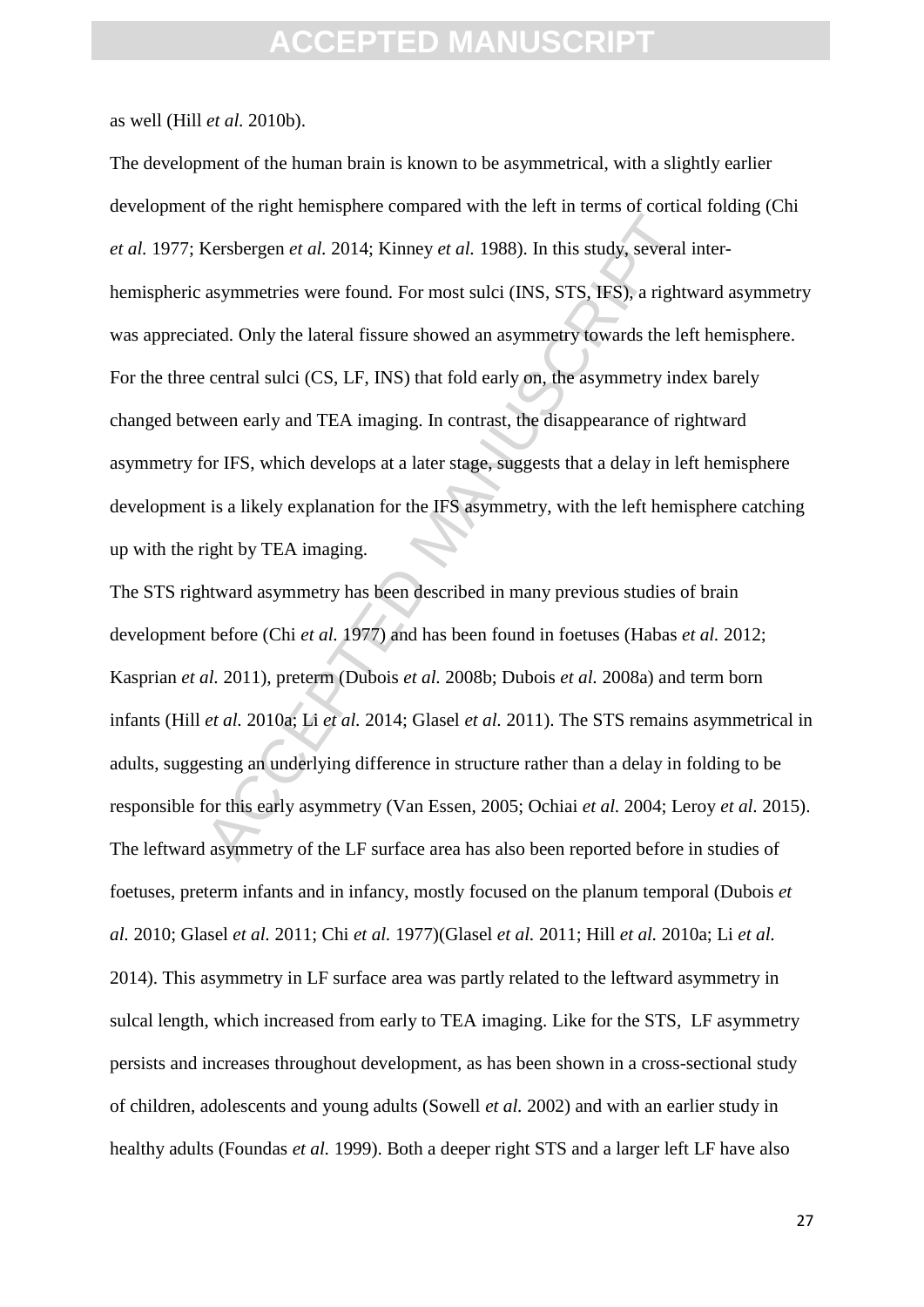been found in chimpanzees, although weakly (Gannon *et al.* 1998; Hopkins and Nir 2010). These asymmetries in perisylvian regions probably have an old origin in the primate lineage, which would have been amplified in humans by language acquisition which is already predominantly left-sidedin preterm newborns (Mahmoudzadeh *et al.* 2013) and two month old infants (Dehaene-Lambertz *et al.* 2010).

And a state of the manufacture of manufacture of manufacture of the state of the same -Lambertz *et al.* 2010).<br>
Altional and a state of the such a state of the such a state of the such a state of the such in agreement wi *4.2 Inter-individual variability in cortical folding in relation to clinical characteristics* At both scans, inter-individual differences were noted across infants in both size and morphology of the sulci, in agreement with earlier studies, suggesting that besides factors related to preterm birth, genetic factors also partly influence the folding process (Van Essen, 2005; Im *et al.* 2011). The large inter-individual differences and the increase of these variations towards term equivalent age may to some extent cover the effects of clinical risk factors on cortical growth.

Before describing these inter-individual differences, we should point out that our cohort might not be fully representative of all preterm infants. For this study, we focused on those infants with serial imaging, and inclusion may therefore have been biased towards the healthier part of the cohort as the more ill infants were not stable enough to be scanned around 30 weeks PMA. Also, the cohort was not large enough to extensively study clinical risk factors, and interactions between prolonged mechanical ventilation and surgery for example could not be studied.

The CS, LF and INS were most influenced by clinical characteristics. These sulci are all thought to form before 28 weeks gestation (Chi *et al.* 1977; Clouchoux *et al.* 2012). In other words, these sulci are actively folding during the period an extremely preterm infant is most severely ill (i.e. the first weeks ex utero, and possibly also the last weeks in utero, depending on foetal history and cause of preterm birth). Therefore we might assume that developmental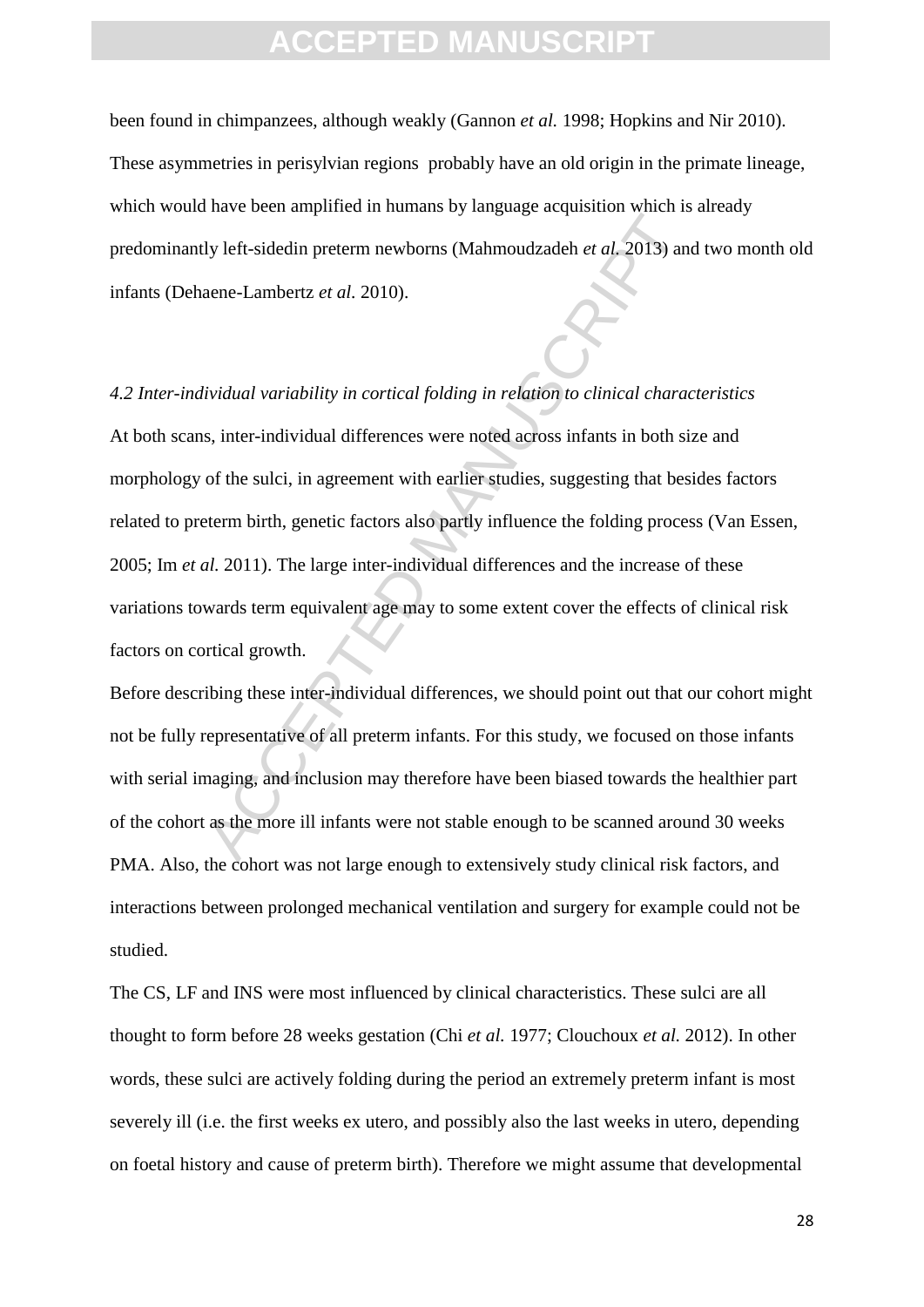### **CCEPTED MANUS**

disturbances related to preterm birth and severity of illness will have a larger impact on these early developing sulci compared with the later developing sulci whose active folding will occur during a more stable period for most of extremely preterm infants (Wright *et al.* 2014), especially in the absence of severe white matter injury.

A matrix and the procedure in the matrix and matrix and matrix (single the absence of severe white matter injury.<br>
growth retardation has previously been described as a risk factor f<br>
ing (Dubois *et al.* 2008a). In the p Intrauterine growth retardation has previously been described as a risk factor for abnormal cortical folding (Dubois *et al.* 2008a). In the present cohort, only two infants were small for gestational age, which was probably due to a selection bias, as infants born small for gestational age during the inclusion period more often died before admission to the neonatal intensive care unit or were too unstable to receive an early MRI. Proper correlations could therefore not be made. Nevertheless, the effect of BWZ was obvious throughout analyses for most sulci, in agreement with a previous study of preterm infants (Engelhardt *et al.* 2015). Because sulcal indices were not affected by this factor, it suggests that lower sulci surface area and depth related to lower body weight, probably relied on an overall reduction in brain. Lower folding rates of the INS and STS were detected in infants born after multiple pregnancy compared with singletons. An harmonious delay of folding in preterm infants from twin pregnancies has been reported at birth (Dubois *et al.* 2008a) and on autopsy (Chi *et al.* 1977).

The large negative effect of prolonged mechanical ventilation on sulcal measures particularly at early MRI suggests that illness severity in the immediate perinatal period strongly affects cortical folding, in agreement with previous studies (Kaukola *et al.* 2009; Engelhardt *et al.* 2015). At TEA, this effect was less pronounced, suggesting that folding may catch up during the period between both scans. Alternatively, the diminishing effects may be related to the increasing inter-individual variability, as shown in *fig. 1*. Compared with term-born newborns with acute brain injury, the duration of the insult to the white matter is likely to be subacute or chronic in preterm infants. The duration of the insult and the age at onset (e.g. pre- or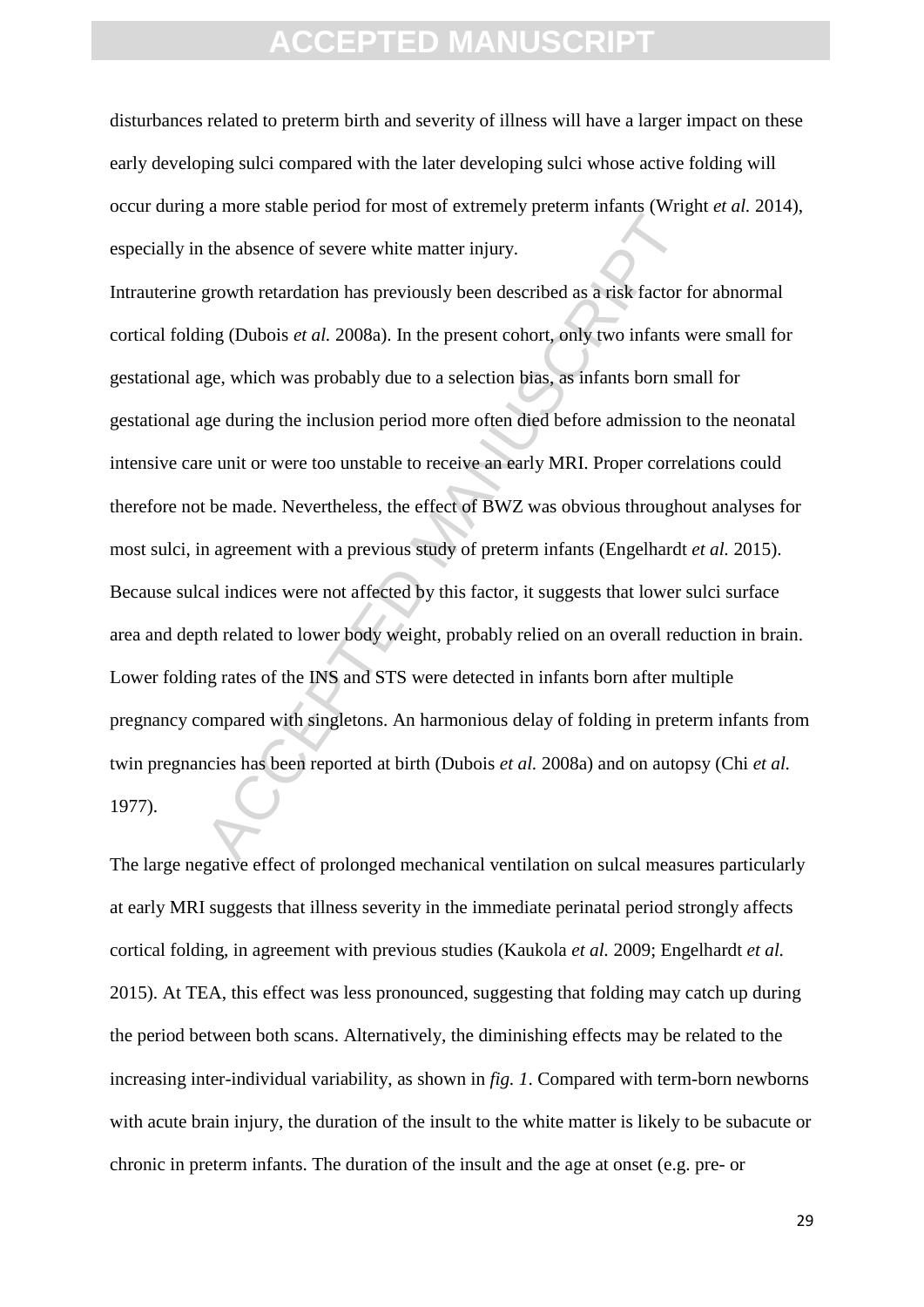postnatal), possibly related to the underlying cause for preterm birth, may influence cortical folding as well. A larger cohort of preterm newborns with extensive antenatal history is needed to study these effects.

Examples in this cohort had a severe IVH (grade III-IV), and these infarmed d folding, as suggested by the less frequent presence of STS, PCS and folding, as suggested by the less frequent presence of STS, PCS and the to Only ten infants in this cohort had a severe IVH (grade III-IV), and these infants seemed to show delayed folding, as suggested by the less frequent presence of STS, PCS, SFS and IFS. This delay may be due to increased intracranial pressure in infants with PHVD in the early stage, or to disturbed connectivity in infants with a periventricular haemorrhagic infarction (Melbourne *et al.* 2014). However, differences were not significant in the multivariable models including all the clinical factors. Other white matter and cerebellar pathologies were sparse in this population and were therefore not taken into account. In a previous study, which included part of the infants of this study, brain injury was related to a decrease of global folding measures and an increase of cortical thickness, which was more pronounced at TEA (Moeskops *et al.* 2013). Further elucidating the effect of the different types of brain injury on cortical folding are required to offer options for evaluating intervention strategies.

#### *4.3 Functional outcome predicted by early cortical folding*

Neurodevelopmental outcome measures during toddlerhood were related to folding measures of several sulci during early infancy. Especially many correlations were found for receptive language and folding of perisylvian sulci, as well as for total brain size. This is in agreement with an earlier study of a British population that showed a relation between growth of cortical surface area between 24 and 44 weeks PMA and outcome at two and six years for cognitive functions including language development (Rathbone *et al.* 2011). Furthermore, most correlations remained significant when we considered sulcal indices, thus partly excluding the global effect of total brain size. This results suggest that language development may be predicted not only by brain size, but also by regional differences. Nevertheless, the effect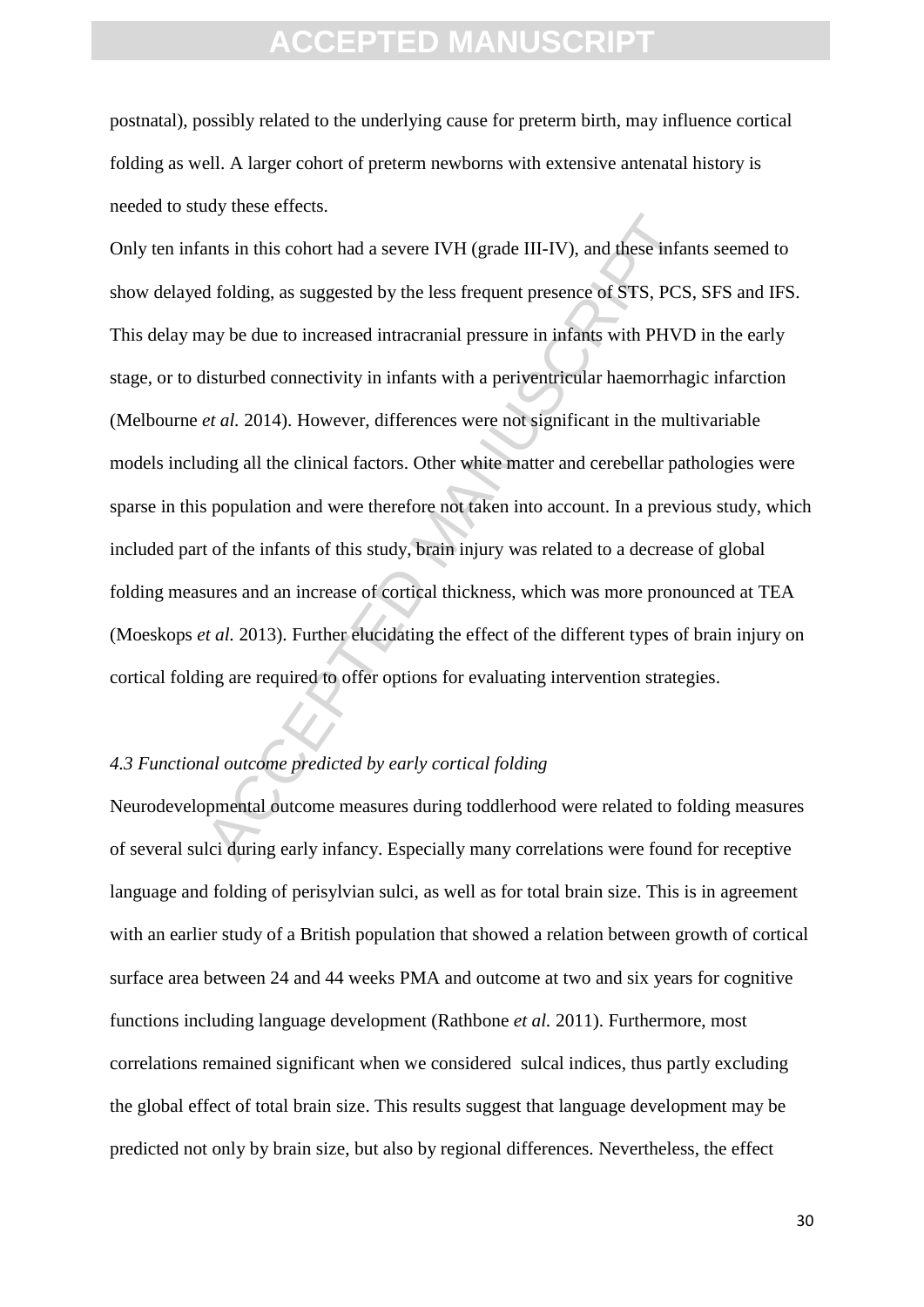### **ACEPTED MANUS**

sizes we reported were smaller than those of the British study (Rathbone *et al.* 2011), which could perhaps be explained by the young age at follow-up (2.0-2.5 years) or may be due to the use of different neurodevelopmental tests. In our cohort with a relatively unimpaired outcome at two years of age, outcome at a later age may show a more pronounced effect of early cortical folding on cognitive and language functions. Additionally, the large influence of maternal educational level on neurodevelopmental outcome suggests that both genetic and environmental factors contribute to early development.

The control of the state of the comparison of the control of the control of the control of the contribute of the contribute to early development.<br>
The large incational level on neurodevelopmental outcome suggests that both In conclusion, this longitudinal MRI study in extremely preterm infants confirmed that cortical folding proceeds asynchronously from the central regions towards the temporal, parietal and frontal lobes, with the right hemisphere developing earlier than the left. By term equivalent age these left-right differences have largely disappeared and only the known asymmetries of the STS and LF were still present, despite larger inter-individual variability in folding measures at TEA compared to early MRI. A lower birth weight z-score, multiple pregnancy and prolonged mechanical ventilation were related to a delay in cortical folding mainly on the early scan, particularly for sulci developing the earliest. A clear correlation between cortical folding and neurodevelopmental outcome at two years was also highlighted. Longer term neurodevelopmental follow-up and a combination of these data with functional imaging are needed to further investigate the effects of preterm birth on brain development.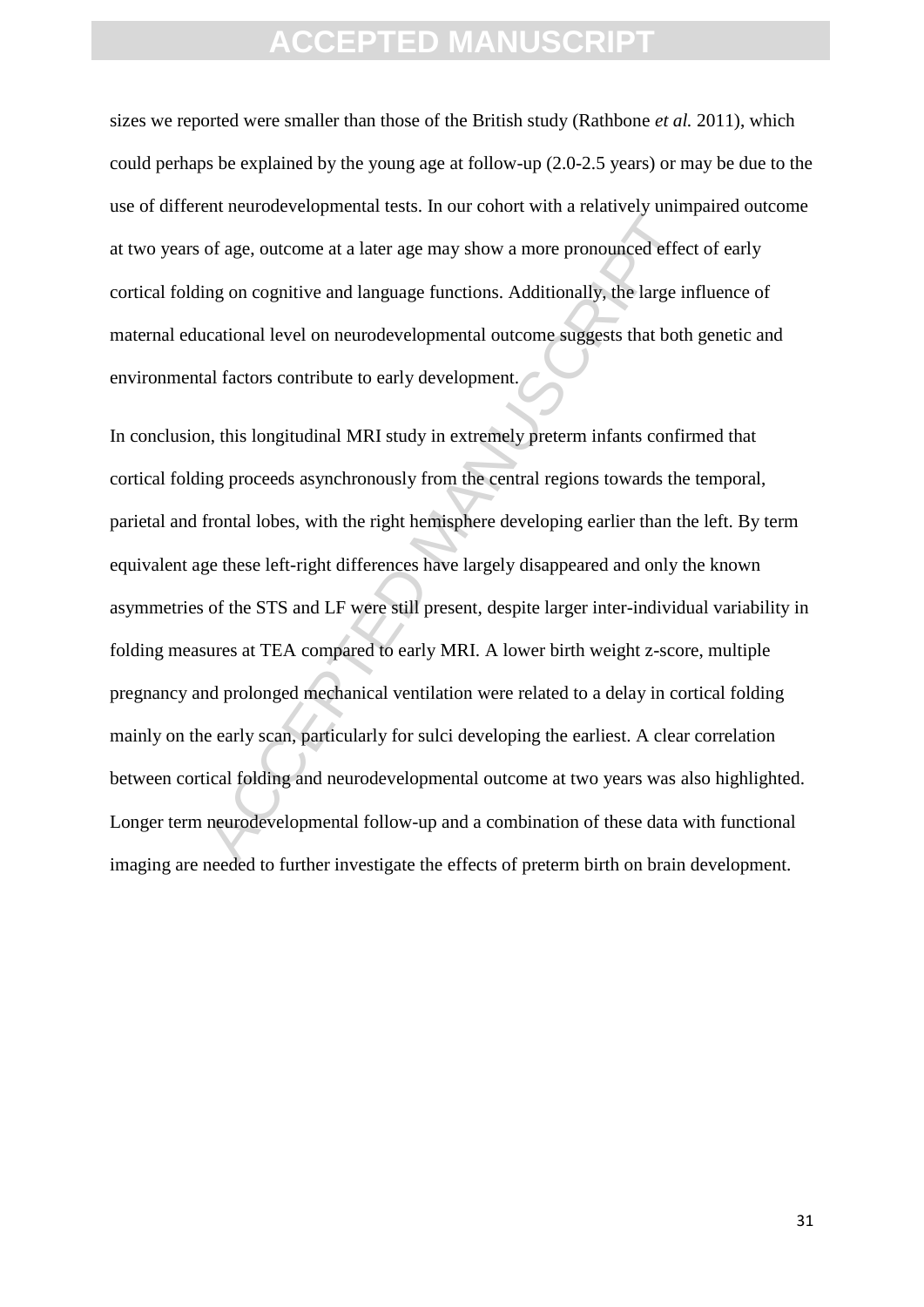#### **Funding:**

This work includes infants participating in the Neobrain study (LSHM-CT-2006-036534), and infants from a study funded by the Wilhelmina Research Fund (10-427). J.D. and J.F.M. are funded by the French National Agency for Research (ANR-12-JS03-001-01, MODEGY).

**CCEPTED MANUSCRIPT**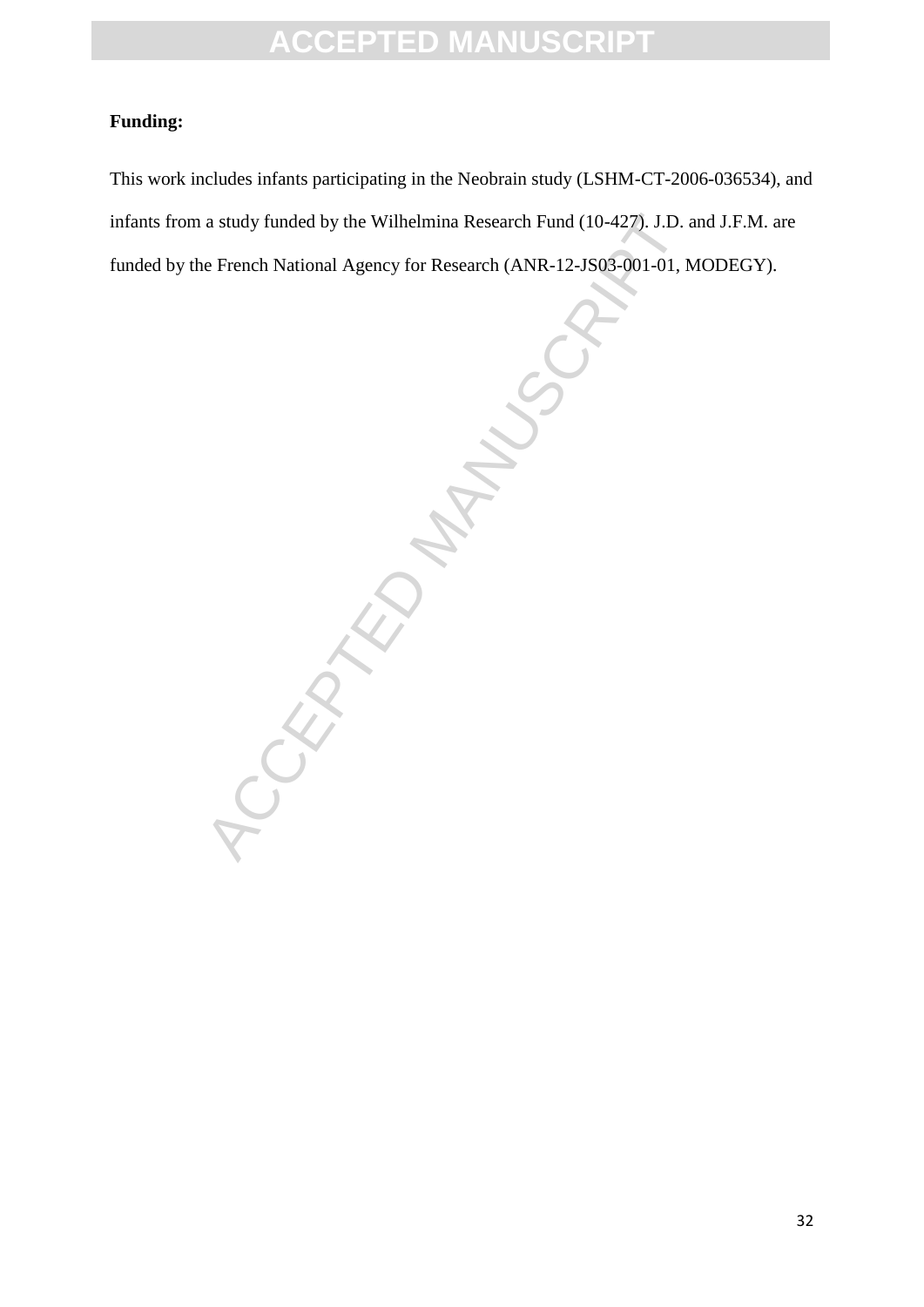#### **References**

Ajayi-Obe M, Saeed N, Cowan FM, Rutherford MA, Edwards AD. 2000. Reduced development of cerebral cortex in extremely preterm infants. Lancet. 356: 1162-1163.

Battin MR, Maalouf EF, Counsell SJ, Herlihy AH, Rutherford MA, Azzopardi D *et al*. 1998. Magnetic resonance imaging of the brain in very preterm infants: visualization of the germinal matrix, early myelination, and cortical folding. Pediatrics. 101: 957-962.

Bayley N. Bayley Scales of Infant and Toddler Development, 3rd edition. San Antonio, TX: Harcourt Assessment; 2006.

Budday S, Raybaud C, Kuhl E. 2014. A mechanical model predicts morphological abnormalities in the developing human brain. Sci Rep. 4: 5644.

Chi JG, Dooling EC, Gilles FH. 1977. Gyral development of the human brain. Ann Neurol. 1: 86-93.

t of cerebral cortex in extremely preterm infants. Lancet. 356: 116<br>Maalouf EF, Counsell SJ, Herlihy AH, Rutherford MA, Azzopardi<br>sonance imaging of the brain in very preterm infants: visualization<br>myelination, and cortica Clouchoux C, Kudelski D, Gholipour A, Warfield SK, Viseur S, Bouyssi-Kobar M *et al*. 2012. Quantitative in vivo MRI measurement of cortical development in the fetus. Brain Struct Funct. 217: 127-139.

Dehaene-Lambertz G, Montavont A, Jobert A, Allirol L, Dubois J, Hertz-Pannier L *et al*. 2010. Language or music, mother or Mozart? Structural and environmental influences on infants' language networks. Brain Lang. 114: 53-65.

Divisie Sociale en ruimtelijke statistieken SSt. Standaard Onderwijsindeling 2006; Editie 2013/'14. Den Haag/Heerlen: Centraal Bureau voor de Statistiek; 2014.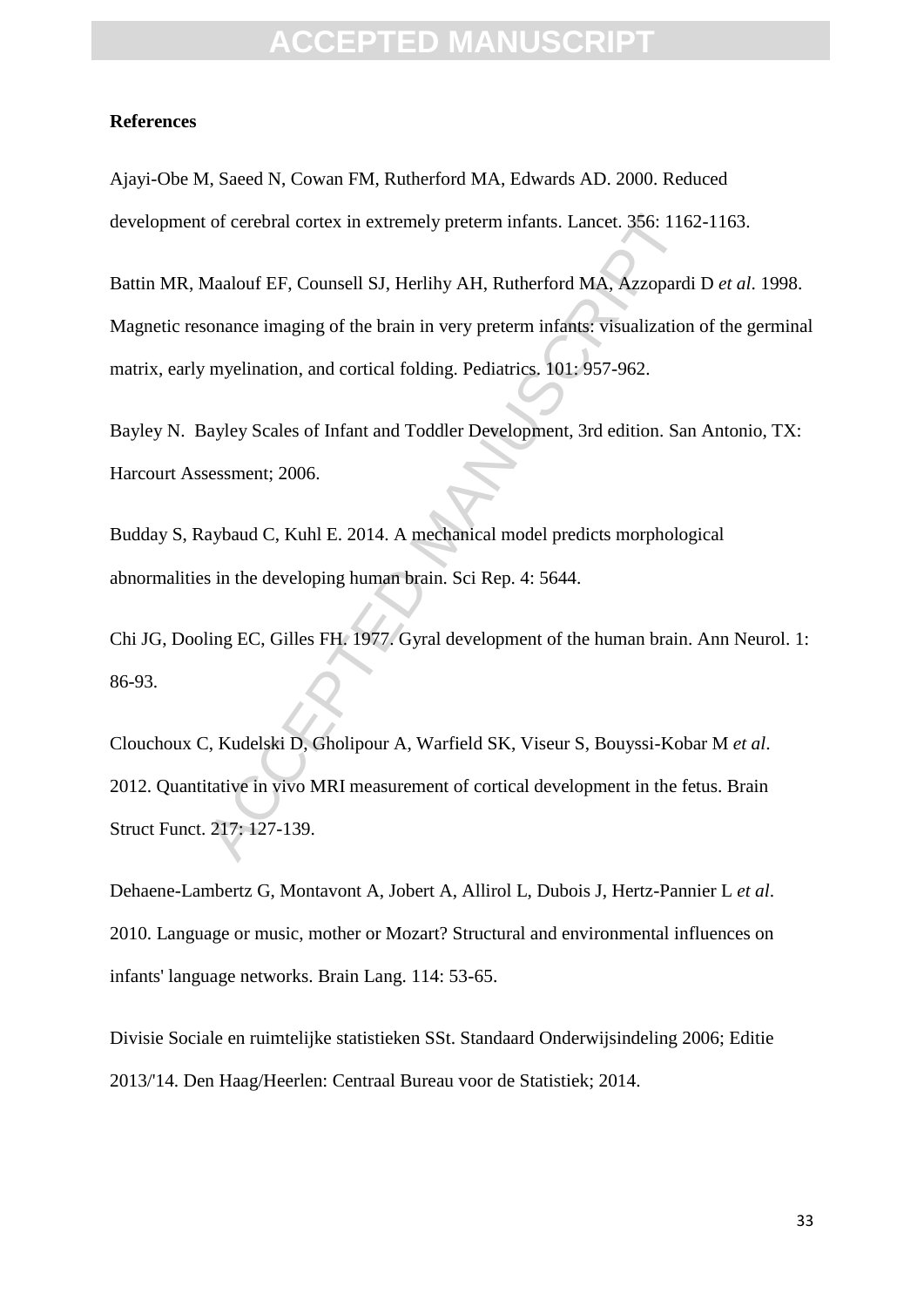### **FPTED MANU**

Dubois J, Benders M, Borradori-Tolsa C, Cachia A, Lazeyras F, Ha-Vinh LR *et al*. 2008a. Primary cortical folding in the human newborn: an early marker of later functional development. Brain. 131: 2028-2041.

Manuscript Carlier Calculary and Carlier Carlier Carlier Carlier Carlier Carlier Carlier Carlier Carlier Carlier Carlier Carlier Carlier Carlier Carlier Carlier Carlier Carlier Carlier Carlier Carlier Carlier Carlier Carli Dubois J, Benders M, Cachia A, Lazeyras F, Ha-Vinh LR, Sizonenko SV *et al*. 2008b. Mapping the early cortical folding process in the preterm newborn brain. Cereb Cortex. 18: 1444-1454.

Dubois J, Benders M, Lazeyras F, Borradori-Tolsa C, Leuchter RH, Mangin JF *et al*. 2010. Structural asymmetries of perisylvian regions in the preterm newborn. Neuroimage. 52: 32- 42.

Engelhardt E, Inder TE, Alexopoulos D, Dierker DL, Hill J, Van ED *et al*. 2015. Regional impairments of cortical folding in premature infants. Ann Neurol. 77: 154-162.

Fischer C, Operto G, Laguitton S *et al*. Morphologist 2012: the new morphological pipeline of BrainVISA. 2012.

Fogliarini C, Chaumoitre K, Chapon F, Fernandez C, Levrier O, Figarella-Branger D *et al*. 2005. Assessment of cortical maturation with prenatal MRI. Part I: Normal cortical maturation. Eur Radiol. 15: 1671-1685.

Foundas AL, Faulhaber JR, Kulynych JJ, Browning CA, Weinberger DR. 1999. Hemispheric and sex-linked differences in Sylvian fissure morphology: a quantitative approach using volumetric magnetic resonance imaging. Neuropsychiatry Neuropsychol Behav Neurol. 12: 1- 10.

Galaburda AM, Corsiglia J, Rosen GD, Sherman GF. 1987. Planum temporale asymmetry, reappraisal since Geschwind and Levitsky. Neuropsychologia. 25: 853-868.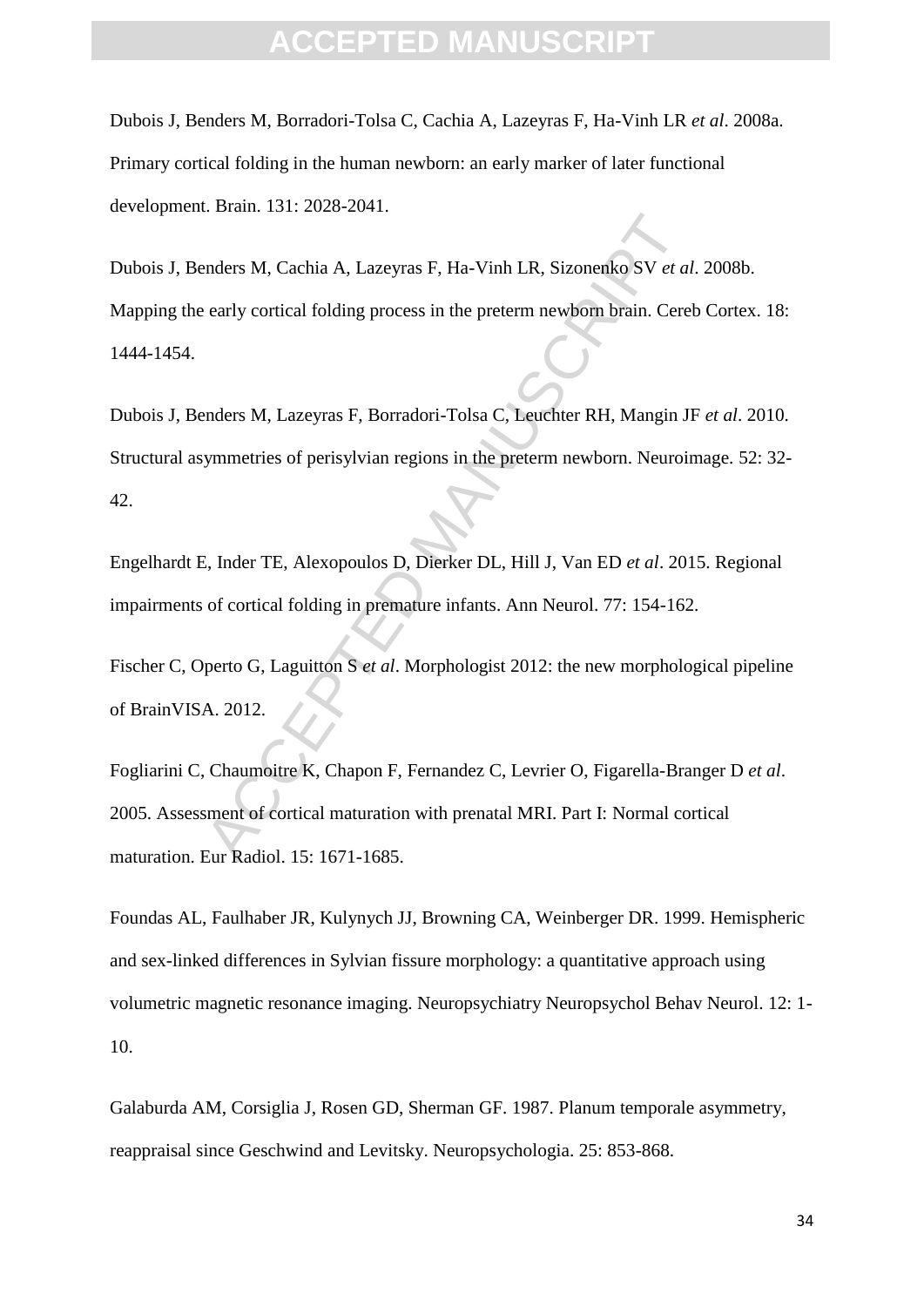Gannon PJ, Holloway RL, Broadfield DC, Braun AR. 1998. Asymmetry of chimpanzee planum temporale: humanlike pattern of Wernicke's brain language area homolog. Science. 279: 220-222.

The H. Brisse H, Elmaleh M, Luton D, Oury JF *et al.* 2001. Feta<br>
Independent Indian and MR imaging. A<br>
22: 184-189.<br>
D, Lefevre J, Toro R, Fischer C, Dubois J, Hertz-Pannier L *et al.*<br>
2. D, Lefevre J, Toro R, Fischer C, Garel C, Chantrel E, Brisse H, Elmaleh M, Luton D, Oury JF *et al*. 2001. Fetal cerebral cortex: normal gestational landmarks identified using prenatal MR imaging. AJNR Am J Neuroradiol. 22: 184-189.

Germanaud D, Lefevre J, Toro R, Fischer C, Dubois J, Hertz-Pannier L *et al*. 2012. Larger is twistier: spectral analysis of gyrification (SPANGY) applied to adult brain size polymorphism. Neuroimage. 63: 1257-1272.

Girard N, Raybaud C, Poncet M. 1995. In vivo MR study of brain maturation in normal fetuses. AJNR Am J Neuroradiol. 16: 407-413.

Glasel H, Leroy F, Dubois J, Hertz-Pannier L, Mangin JF, Dehaene-Lambertz G. 2011. A robust cerebral asymmetry in the infant brain: the rightward superior temporal sulcus. Neuroimage. 58: 716-723.

Habas PA, Scott JA, Roosta A, Rajagopalan V, Kim K, Rousseau F *et al*. 2012. Early folding patterns and asymmetries of the normal human brain detected from in utero MRI. Cereb Cortex. 22: 13-25.

Hill J, Dierker D, Neil J, Inder T, Knutsen A, Harwell J *et al*. 2010a. A surface-based analysis of hemispheric asymmetries and folding of cerebral cortex in term-born human infants. J Neurosci. 30: 2268-2276.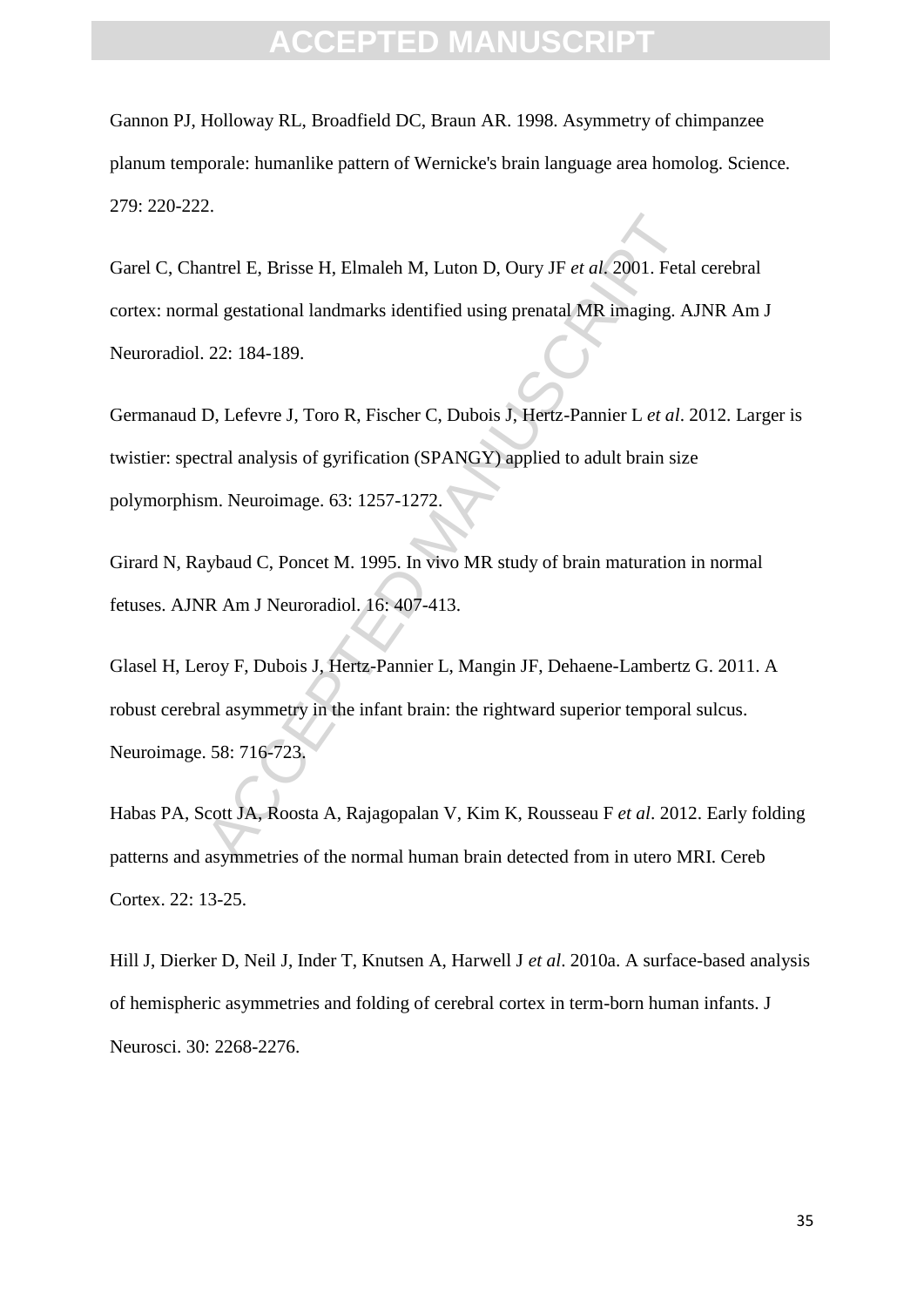### FPTED MANI

Hill J, Inder T, Neil J, Dierker D, Harwell J, Van ED. 2010b. Similar patterns of cortical expansion during human development and evolution. Proc Natl Acad Sci U S A. 107: 13135- 13140.

9, Nir TM. 2010. Planum temporale surface area and grey matter a<br>
(Pan troglodytes): the effect of handedness and comparison with<br>
nav Brain Res. 208: 436-443.<br>
ar R, Lee JM, Seong JK, Choi YY, Lee KH *et al.* 2011. Quanti Hopkins WD, Nir TM. 2010. Planum temporale surface area and grey matter asymmetries in chimpanzees (Pan troglodytes): the effect of handedness and comparison with findings in humans. Behav Brain Res. 208: 436-443.

Im K, Pienaar R, Lee JM, Seong JK, Choi YY, Lee KH *et al*. 2011. Quantitative comparison and analysis of sulcal patterns using sulcal graph matching: a twin study. Neuroimage. 57: 1077-1086.

Kapellou O, Counsell SJ, Kennea N, Dyet L, Saeed N, Stark J *et al*. 2006. Abnormal cortical development after premature birth shown by altered allometric scaling of brain growth. PLoS Med. 3: e265.

Kasprian G, Langs G, Brugger PC, Bittner M, Weber M, Arantes M *et al*. 2011. The prenatal origin of hemispheric asymmetry: an in utero neuroimaging study. Cereb Cortex. 21: 1076- 1083.

Kaukola T, Kapellou O, Laroche S, Counsell SJ, Dyet LE, Allsop JM *et al*. 2009. Severity of perinatal illness and cerebral cortical growth in preterm infants. Acta Paediatr. 98: 990-995.

Kersbergen KJ, Leemans A, Groenendaal F, van der Aa NE, Viergever MA, de Vries LS *et al*. 2014. Microstructural brain development between 30 and 40 weeks corrected age in a longitudinal cohort of extremely preterm infants. Neuroimage. 103C: 214-224.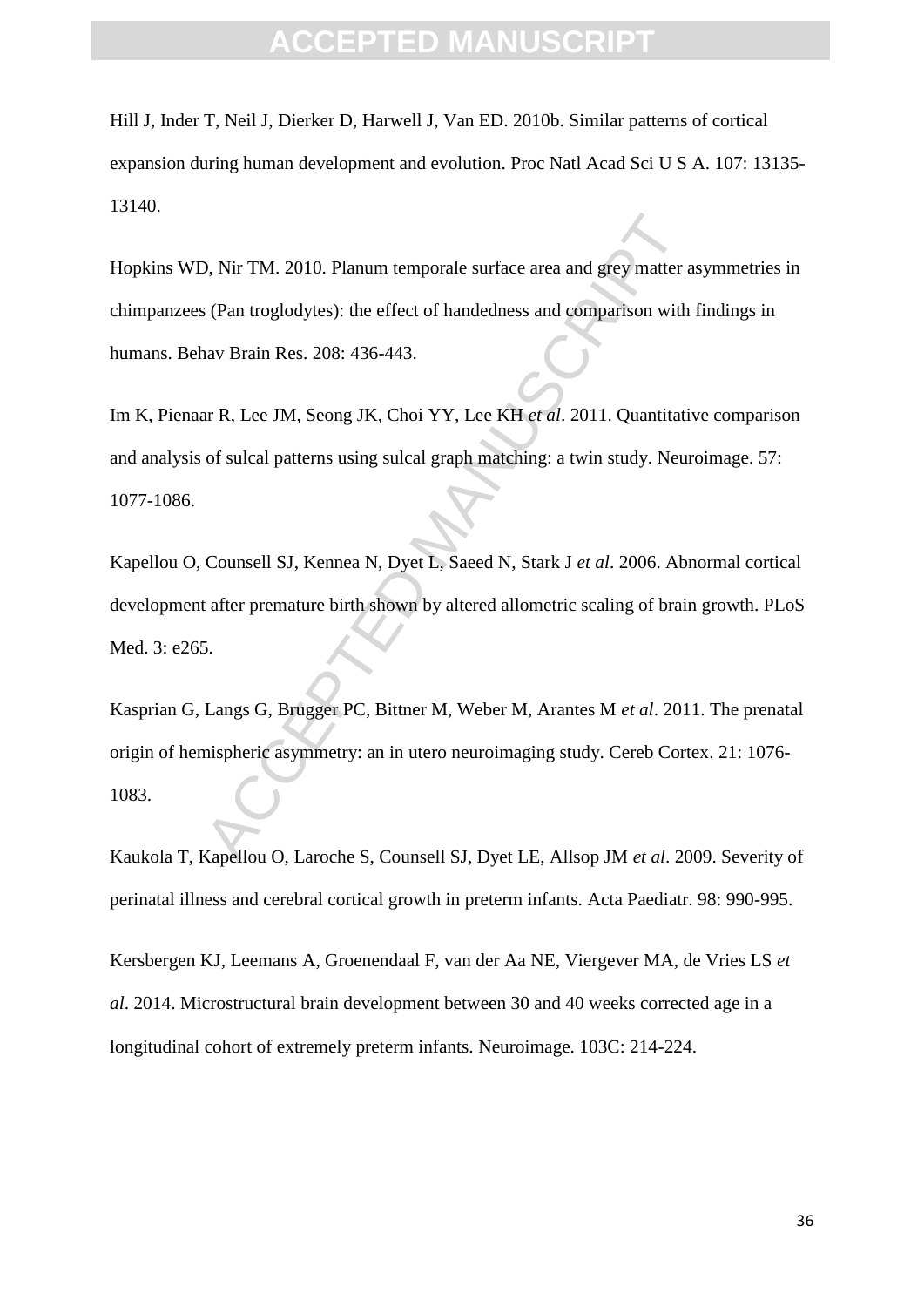### **ACEPTED MANU**

Kinney HC, Brody BA, Kloman AS, Gilles FH. 1988. Sequence of central nervous system myelination in human infancy. II. Patterns of myelination in autopsied infants. J Neuropathol Exp Neurol. 47: 217-234.

France Control F, de Macedo Santos I, Angleys<br>
ermanaud D, Dubois J, Rousseau F, de Macedo Santos I, Angleys<br>
mental trajectories of cortical folding comparable between cross-s<br>
etuses and preterm newborns? Cerebral Cortex Lefevre J, Germanaud D, Dubois J, Rousseau F, de Macedo Santos I, Angleys H *et al*. 2015. Are developmental trajectories of cortical folding comparable between cross-sectional datasets of fetuses and preterm newborns? Cerebral Cortex doi: 10.1093/cercor/bhv123.

Leroy F, Cai Q, Bogart SL, Dubois J, Coulon O, Monzalvo K *et al*. 2015. New humanspecific brain landmark: The depth asymmetry of superior temporal sulcus. Proc Natl Acad Sci U S A. pii: 201412389.

Leroy F, Mangin JF, Rousseau F, Glasel H, Hertz-Pannier L, Dubois J *et al*. 2011. Atlas-free surface reconstruction of the cortical grey-white interface in infants. PLoS One. 6: e27128.

Levene MI. 1981. Measurement of the growth of the lateral ventricles in preterm infants with real-time ultrasound. Arch Dis Child. 56: 900-904.

Li G, Nie J, Wang L, Shi F, Lyall AE, Lin W *et al*. 2014. Mapping longitudinal hemispheric structural asymmetries of the human cerebral cortex from birth to 2 years of age. Cereb Cortex. 24: 1289-1300.

Mahmoudzadeh M, Dehaene-Lambertz G, Fournier M, Kongolo G, Goudjil S, Dubois J *et al*. 2013. Syllabic discrimination in premature human infants prior to complete formation of cortical layers. Proc Natl Acad Sci U S A. 110: 4846-4851.

Mangin JF, Riviere D, Cachia A, Duchesnay E, Cointepas Y, Papadopoulos-Orfanos D *et al*. 2004. A framework to study the cortical folding patterns. Neuroimage. 23 Suppl 1: S129- S138.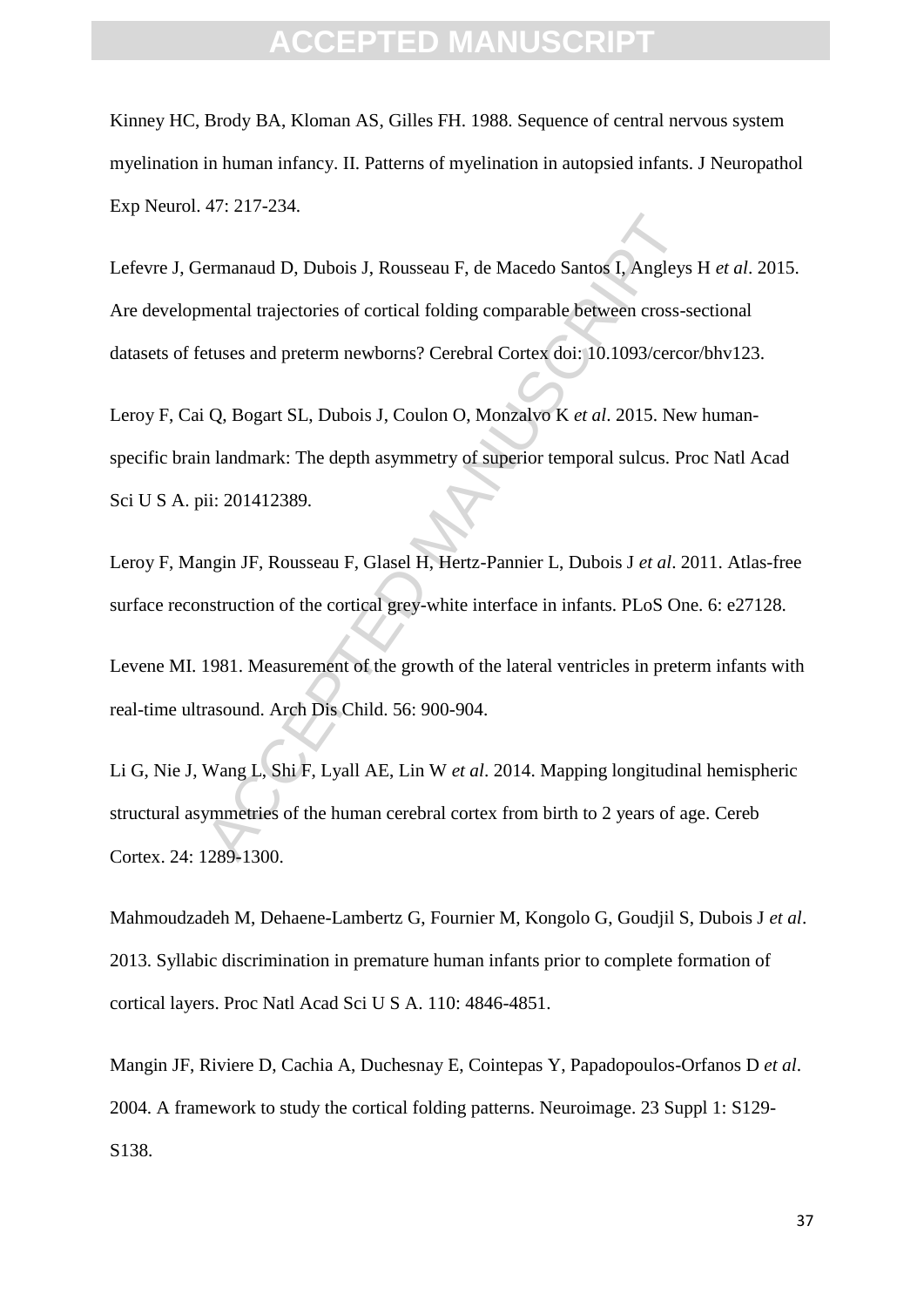### **ACEPTED MANU**

Melbourne A, Kendall GS, Cardoso MJ, Gunny R, Robertson NJ, Marlow N *et al*. 2014. Preterm birth affects the developmental synergy between cortical folding and cortical connectivity observed on multimodal MRI. Neuroimage. 89: 23-34.

Renders MJ, Chit SM, Kersbergen KJ, Groenendaal F, de Vries Integration of MR brain images of preterm infants using supervisors.<br>
1. Neuroimage. 118: 628-641.<br>
1. Benders MJNL, Pearlman PC, Kersbergen KJ, Leemans A, Vierge Moeskops P, Benders MJ, Chit SM, Kersbergen KJ, Groenendaal F, de Vries LS *et al*. 2015. Automatic segmentation of MR brain images of preterm infants using supervised classification. Neuroimage. 118: 628-641.

Moeskops P, Benders MJNL, Pearlman PC, Kersbergen KJ, Leemans A, Viergever MA *et al*. 2013. Assessment of quantitative cortical biomarkers in the developing brain of preterm infants. SPIE Medical Imaging vol. 8670.

Ochiai T, Grimault S, Scavarda D, Roch G, Hori T, Riviere D *et al*. 2004. Sulcal pattern and morphology of the superior temporal sulcus. Neuroimage. 22: 706-719.

Papile LA, Burstein J, Burstein R, Koffler H. 1978. Incidence and evolution of subependymal and intraventricular hemorrhage: a study of infants with birth weights less than 1,500 gm. J Pediatr. 92: 529-534.

Perrot M, Riviere D, Mangin JF. 2011. Cortical sulci recognition and spatial normalization. Med Image Anal. 15: 529-550.

Rathbone R, Counsell SJ, Kapellou O, Dyet L, Kennea N, Hajnal J *et al*. 2011. Perinatal cortical growth and childhood neurocognitive abilities. Neurology. 77: 1510-1517.

Smith SM. 2002. Fast robust automated brain extraction. Hum Brain Mapp. 17: 143-155.

Sowell ER, Thompson PM, Rex D, Kornsand D, Tessner KD, Jernigan TL *et al*. 2002. Mapping sulcal pattern asymmetry and local cortical surface gray matter distribution in vivo: maturation in perisylvian cortices. Cereb Cortex. 12: 17-26.